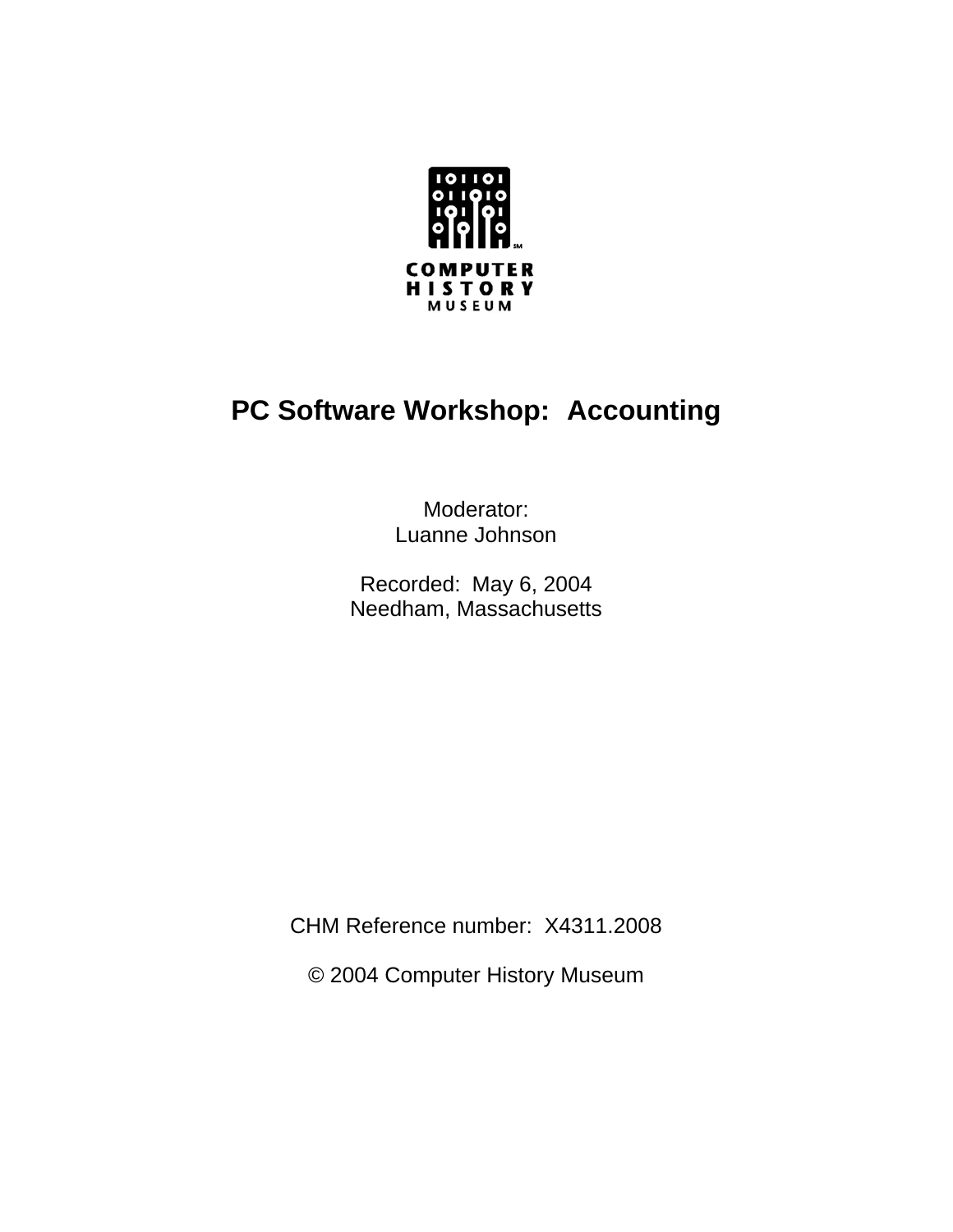# **Table of Contents**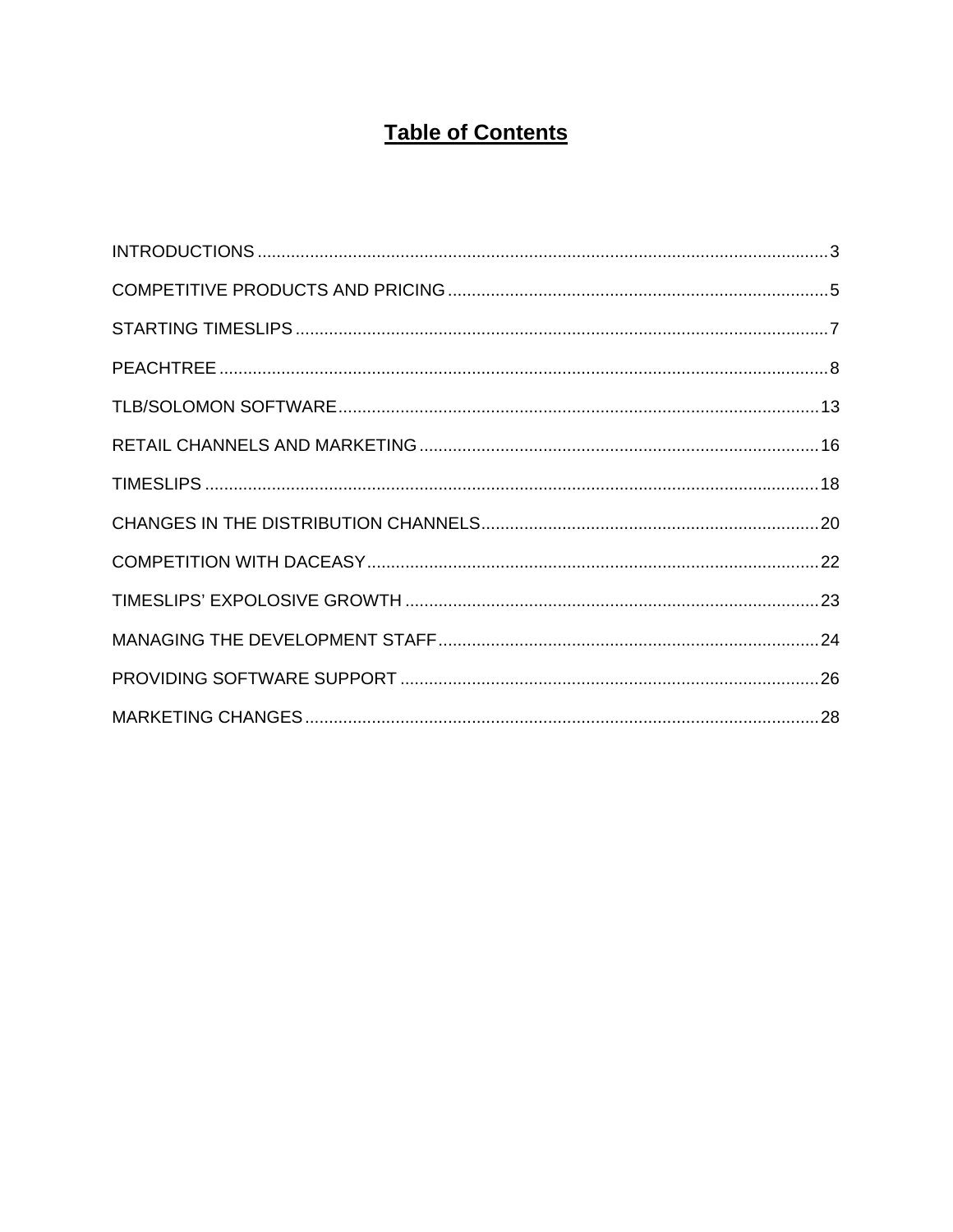# **PC Software: The First Decade – Accounting Workshop**

# **Conducted by Software History Center—Oral History Project**

**Abstract:** The principals involved in three significant PC-based accounting and timekeeping software packages (Peachtree, TLB/Solomon and Timeslips) discuss the histories of their products, their companies and the competitors they were selling against. They discuss the difficulties of determining and using the most appropriate sales channel and the significance of product reviews in determining the success (or failure) of PC products. They talk about how the entry of IBM into the microcomputer market legitimized the entire industry and the eliminated the difficulties in supporting the multitude of computer platforms prior to the dominance of the MS/DOS operating system. Finally, they discuss customer and product support issues and how marketing problems changed with the maturing of the industry.

#### **Participants:**

| <b>Affiliation</b>                                                             |
|--------------------------------------------------------------------------------|
| Charles Babbage Foundation, moderator                                          |
| <b>TLB/Solomon Software</b><br>Jerger Associates, formerly Fortex Data Systems |
| Innovations Publishing, formerly Peachtree                                     |
| Intelligent Systems, formerly Peachtree                                        |
| Mitch Russo Consulting, formerly Timeslips                                     |
| University of Pennsylvania, historian                                          |
| CBI Univ. of Minnesota, historian                                              |
|                                                                                |

#### **Introductions**

**Luanne Johnson:** I'm currently with the Charles Babbage Foundation; before that, I was involved with the Software History Center. Earlier, before I was involved with running the ITAA [Information Technology Association of America], I had a software company I'd founded in 1971 called Argonaut Information Systems. We sold accounting packages—payroll, accounts payable, and so on. What I find interesting about this session is that I really don't know anything about the business that most of you were in. We weren't competing, because if we had been in the same market space I would have known who you were and what you were doing—I knew

CHM Ref: X4311.2008 © 2004 Computer History Museum Page 3 of 30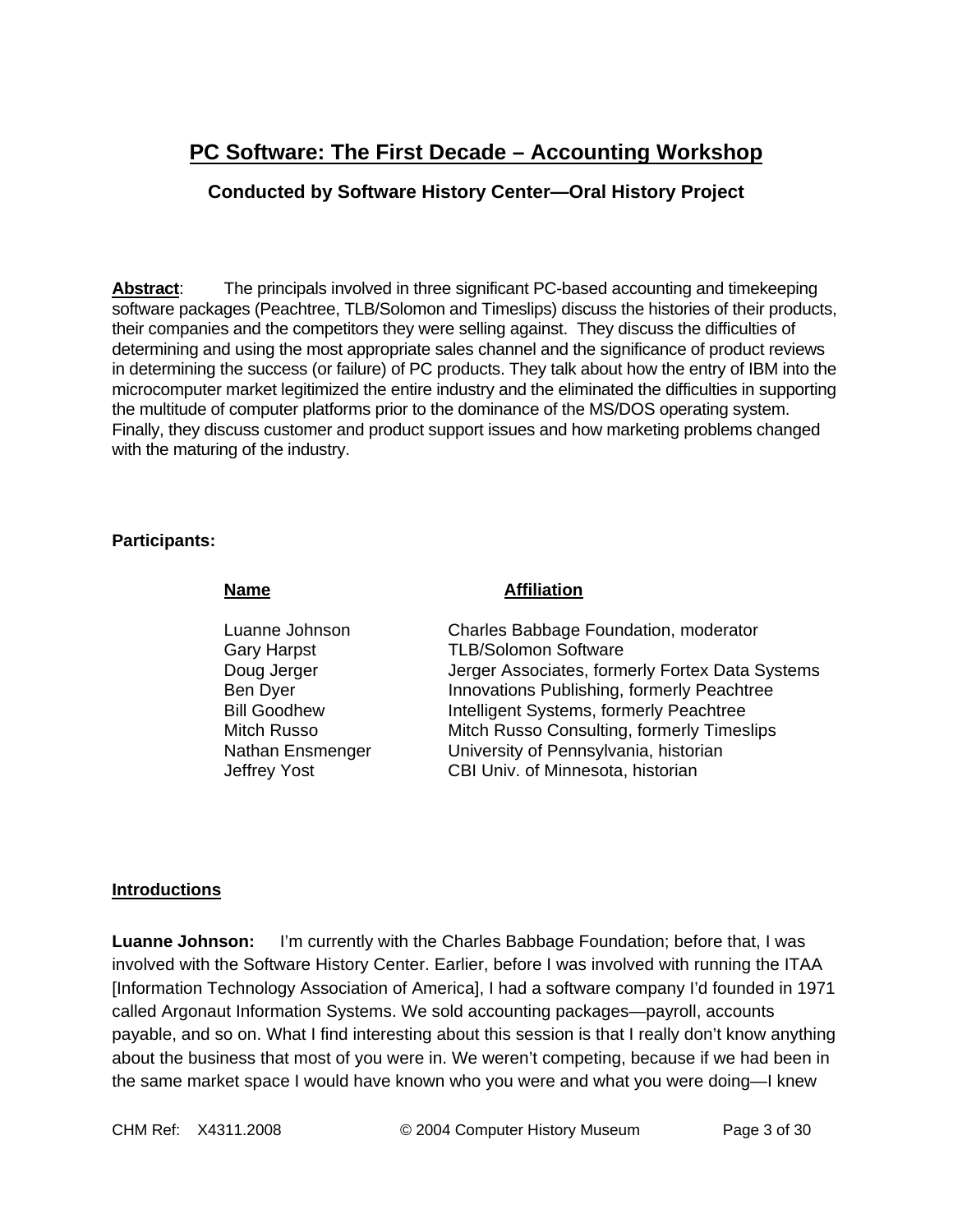who all my competitors were, including MSA (Management Science America), which is represented here, and what they were doing.

One of the questions that Nathan Ensmenger came up with and which I really want to focus on is where this aspect of the software industry—the PC software companies—came from.

**Gary Harpst:** I'm with a company called TLB that was founded by three people in May 1980. The main product was called Solomon, so we really became known more as Solomon Software over the years. Solomon was an accounting software product. In those days, Solomon and its competitors were considered high end in accounting. Today it's considered mid-range.

**Johnson:** So, it was sort of broad based, covering all aspects of accounting.

**Harpst:** That's right—what we call a horizontal solution, with a price anywhere between \$3,000 to \$5,000 in the early 1980s. By the end of the decade it was probably more like \$5,000 to \$10,000.

**Doug Jerger:** I cofounded Fortex Data Systems in 1971. Our accounting software was aimed at the mainframe market.

**Ben Dyer:** I was the founding president of Peachtree Software in the late 1970s and I was succeeded by Bill Goodhew who is also here.

**Bill Goodhew:** When Ben left Peachtree and it had been acquired by MSA—I was an MSA employee—I became president of Peachtree and was there for about 12 years.

**Mitch Russo:** Along with Neil Ayer I co-founded Timeslips Corporation. Timeslips took an innovative, unique approach to the time billing market and created a time recording and accounts receivable system for people who bill by the hour and keep track of their expenses. A lot of our growth came with the help of the people in this room, particularly the folks at Solomon and Peachtree. We built partnerships early on, affiliations which helped us access their sales forces and their customer base.

**Nathan Ensmenger:** I'm a historian at the University of Pennsylvania. I'm currently working on a book on the software crisis and computer programs, and that's one of the issues I'm interested in. As Luanne mentioned, there doesn't seem to be the overlap that you might suspect between mainframe accounting companies, packages, personnel, and personal computer companies doing accounting software. One of the main issues I'm interested in is how you staffed your programming and marketing teams; where your staff came from and what kinds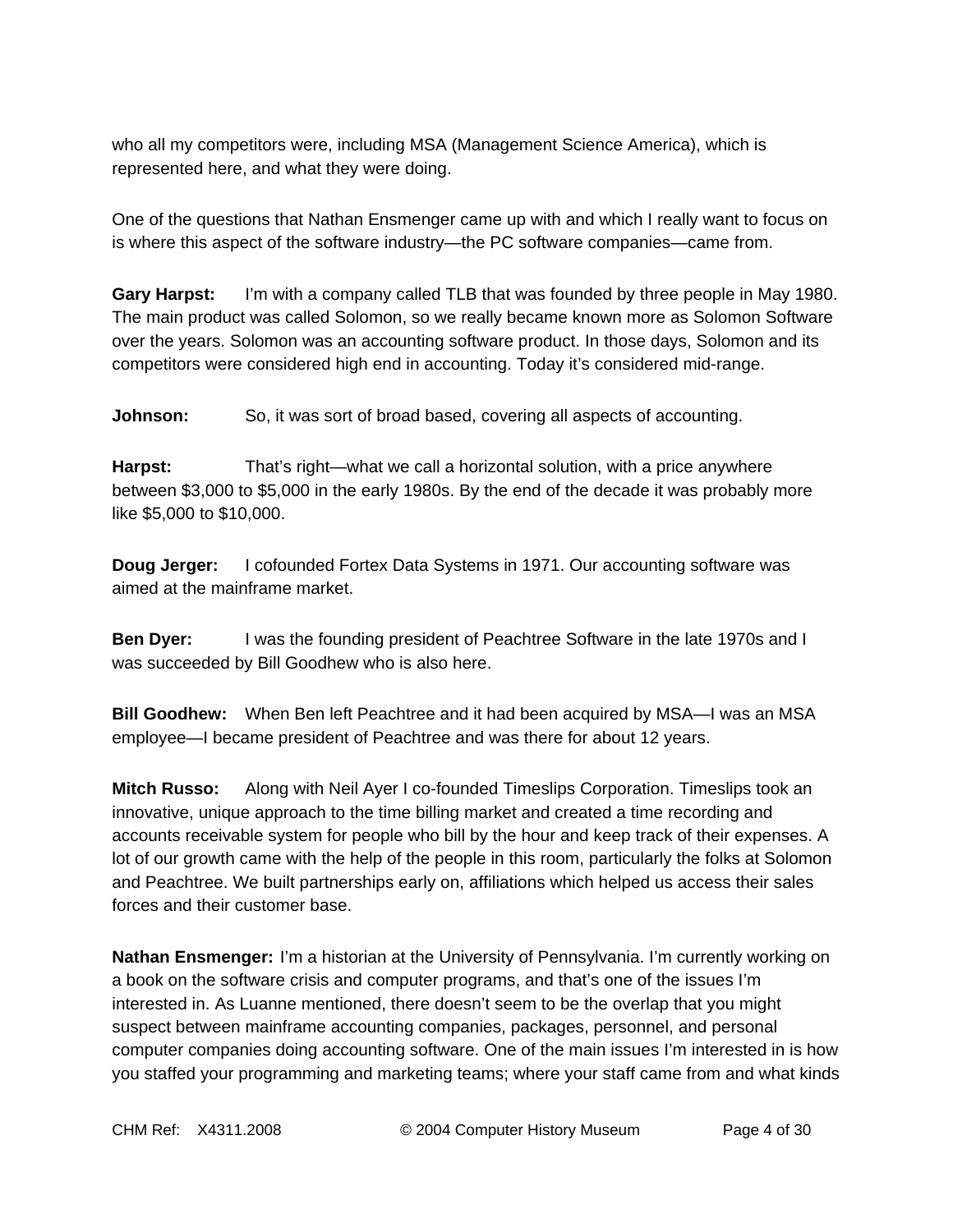of backgrounds they had. Also, having managed those projects, if that was different from what you perceived in other kinds of software history.

**Jeff Yost:** I am a historian, and the associate director of the Charles Babbage Institute at the University of Minnesota. For the past three years I ran a National Science Foundation project on the history of software.

# **Competitive Products and Pricing**

**Johnson:** Before we get into some of the specific questions like how your particular businesses were run, do you remember what some of the other companies were that you were competing with? Who were some of the other people who were out there?

**Dyer:** Our competitor early on was BPI Systems in Austin, Texas. When the IBM PC came out, they were the other accounting package that ran on it. We at Peachtree ran into them more than anyone else. We were a couple of years ahead of Solomon. BPI was positioned a little differently from Solomon in the way we seemed to be competing for distribution or dealers or whatever. BPI was one of the first companies to go public, I think. They eventually just tanked.

**Harpst:** Yes, they did. Here we are and we certainly didn't know anything about the industry at that time. We did know about those giant companies like Peachtree and BPI—we were \$10,000 in sales and they were 100 times our size. Another company was Accounting Plus. I think there was Accounting Dimensions or Software Dimensions or something like that and another was Open Systems. I'm not talking about 1980; I'm pushing on a little bit farther.

**Russo:** The markets that we participated in allowed us to have a lot of relationships with the accounting software industry. And we probably had other key significant relationships with DacEasy and other low-end accounting systems in the sub–\$100 to \$500 range. Then, in terms of time and billing, when we entered the market there were dozens of competitors, but they were all based on the compiled mainframe or compiled Basic programs that were really for back offices.

**Dyer:** Peachtree, as time went on, was getting more competitors. DacEasy was a particularly significant competitor because they competed on price, and they had a \$69.95 product developed in Mexico. DAC in Spanish comes from digital automation computers, I believe. They were a competitor based in Dallas. Later on, the home-based accounting product, Quicken, became our competition. It turned out that a large number of Quicken's customers were running a business with it, so they developed a business type product. I didn't really consider it an accounting product because you could change the opening balance in your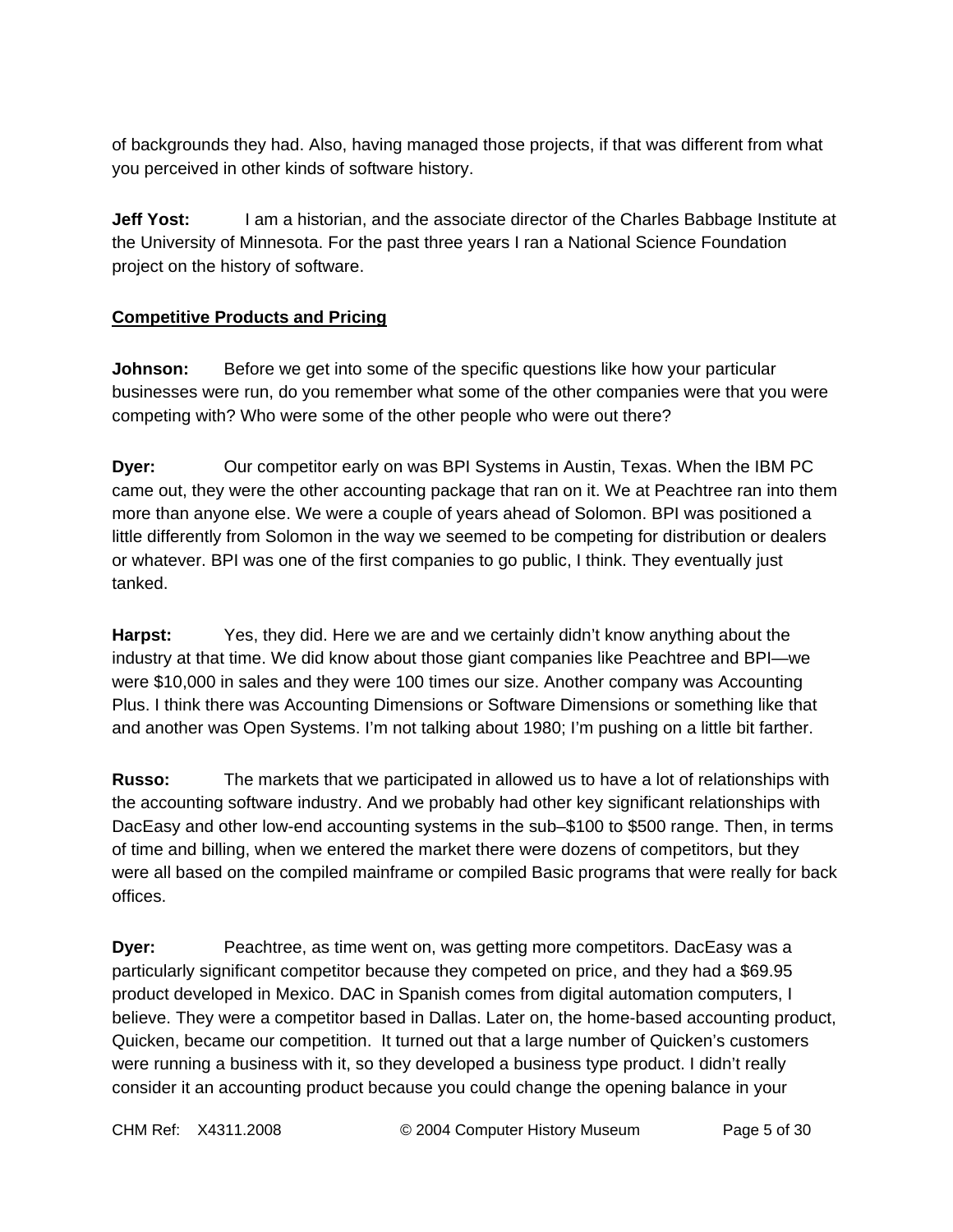checkbook and all your numbers would change, and all of a sudden you could have another \$1 million which you didn't have before. There's no record of it; no audit trail, no nothing. But they ended up being superior marketing people, and now I think they have some 80 percent of the market.

**Goodhew:** Then there was Pacioli, which was developed by the original developer of DacEasy. When he split with DAC, he formed Pacioli Systems. Pacioli was supposedly the monk who developed double-entry bookkeeping during the Renaissance when gentlemen did not keep their own records.

**Dyer:** You could buy that for \$35 or something, wasn't that it? It was amazingly inexpensive.

**Goodhew:** But, Pacioli's designer—and really DAC—never did believe in Windows. They said, "Look, a picture of a number and a number is the same thing. What do we need pictures for? We don't need to do Windows. Nobody's going to use that."

**Russo:** There's a story behind that. When my company was acquired in 1994 by Sage, Sage had already acquired DacEasy. So I became intimately familiar with the goings-on at DacEasy—in fact, I ran DacEasy for a short period of time. But, interestingly, there was a lawsuit with the Pacioli guys. Kevin Howell, DAC's founder, claimed that this guy stole the original DacEasy code, and that was the basis of the Pacioli product. Now, no one knows if that's true or not, but you're right—they were against going to Windows, and they were one of the last companies to move to Windows in the accounting space. When they finally did, it was too late. They're now part of Sage, and Peachtree is part of Sage, and DAC is part of Peachtree, but as far as I know they have not shipped a copy of a product to a new customer in several years.

Harpst: It may not be obvious from these conversations that we're really talking about very different markets. Peachtree in the 1980s started in the same space we were, which was \$500 per module, or whatever the price was. They eventually repositioned themselves to be completely retail, at an under-\$200 kind of price. Pacioli was really in another price point, which was a tenth of Peachtree's – \$29 or so. It's confusing because we were competitors at some times but not at others.

**Ensmenger:** This might be a good time to clarify some of that and to talk about how you decided to enter certain markets or how you envisioned a market.

**Harpst:** One thing to remember is that products very often were the same in terms of accounting power although they sold at different prices. One sold for \$750 per module, and

CHM Ref: X4311.2008 © 2004 Computer History Museum Page 6 of 30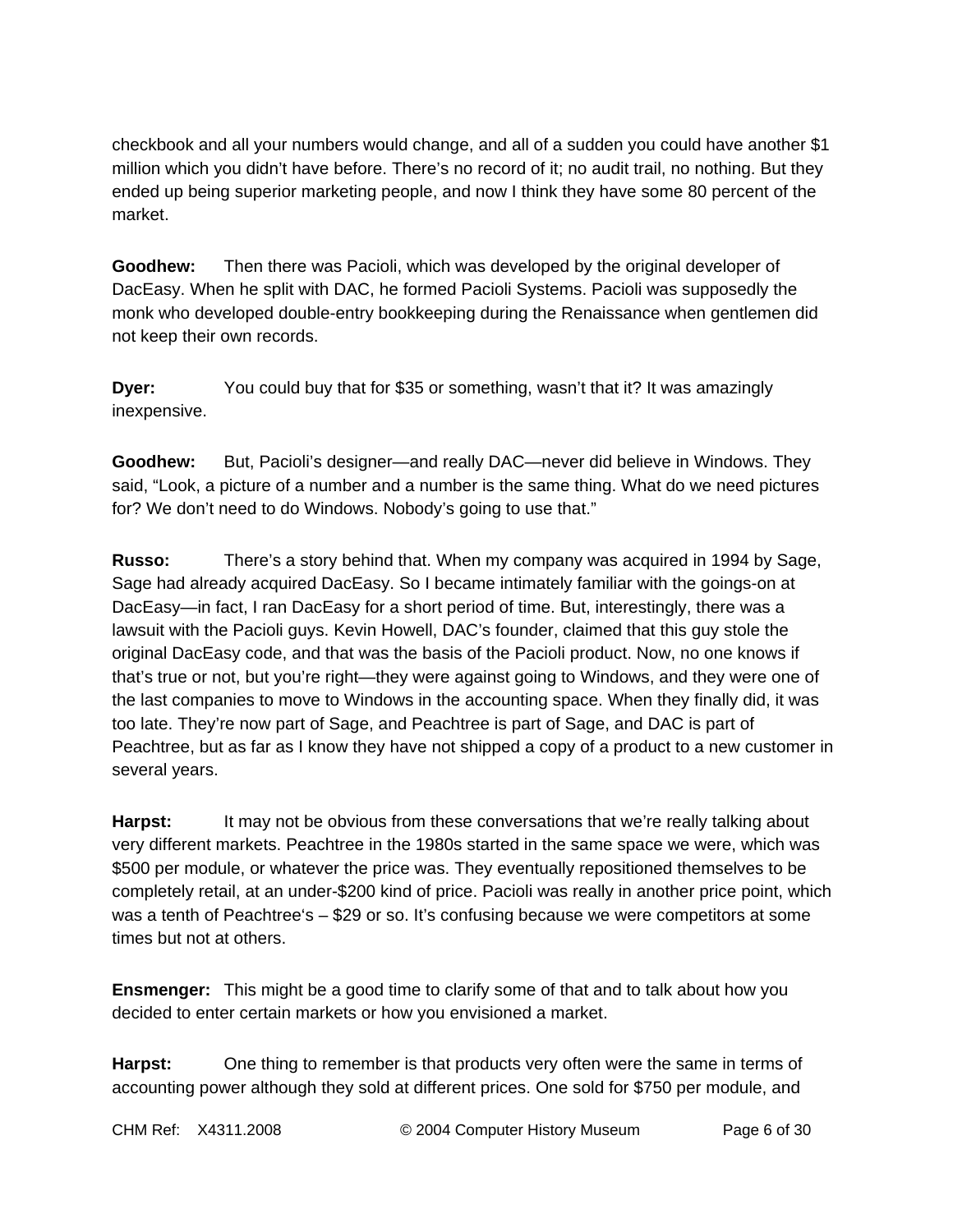there might be eight modules. Another sold at \$39 for all eight modules, yet it did a lot of the same things.

**Ensmenger:** The second part of my question is about pricing and marketing.

**Dyer:** Whenever you have a business where gross margins are 85 or 90 percent – gross profit after cost of goods is 95 percent-plus for Microsoft –why don't you make 90 percent profit at the bottom line? Well, there's a little thing called marketing cost, and that eats up most of the rest of it, so that's where it all went—also for support and administration.

**Russo:** Maybe we forgot about this—that Borland was the leader. They came out with a very low priced version of Pascal called Turbo Pascal, which changed the entire PC environment—because Pascal had been expensive, and then these guys came out with this very cheap version. I think it was \$69 or maybe it was \$39. It opened up programming to thousands of people who might not have otherwise been able to try it because the software wasn't cheap.

**Johnson:** Are you saying then that people used Turbo Pascal to develop products?

# **Starting Timeslips**

**Russo:** Oh, absolutely. Timeslips originally was developed with Turbo Pascal. And, the reason that we entered the business at this price point—well, let me back up. Our product really didn't start out as time and billing software. It started out as a software product to keep track of the time for IRS records. The IRS said that you could not deduct a computer from your taxes unless you get contemporaneous records of their usage. And so, while I'd been personally looking to find a product that would keep track of my time so I could deduct this stupid \$6,000 PC that I just bought for my taxes, there was no product out there. I mentioned that to my neighbor, Neil Ayer, and I said, "You know, I need this product and I can't find it. Maybe we could write it." That's how Timeslips began.

We both quit our jobs and launched this company only to find out weeks later that the IRS had relaxed their ruling for recordkeeping. Amazingly, it had only taken us a few hours to come up with the product. So we started brainstorming to see what else we could use it for, because the code we developed worked great. And Neil said he had once written a billing system for a hairdresser. I asked, "What's that got to do with us?" He said, "Well, if you put a billing system alongside of this thing and add a client field to this popup…" It was memory-resident. Being memory-resident in a program was very innovative because our goal was to get people on the front line to use it as opposed to use in the back office. That was really our claim to fame—our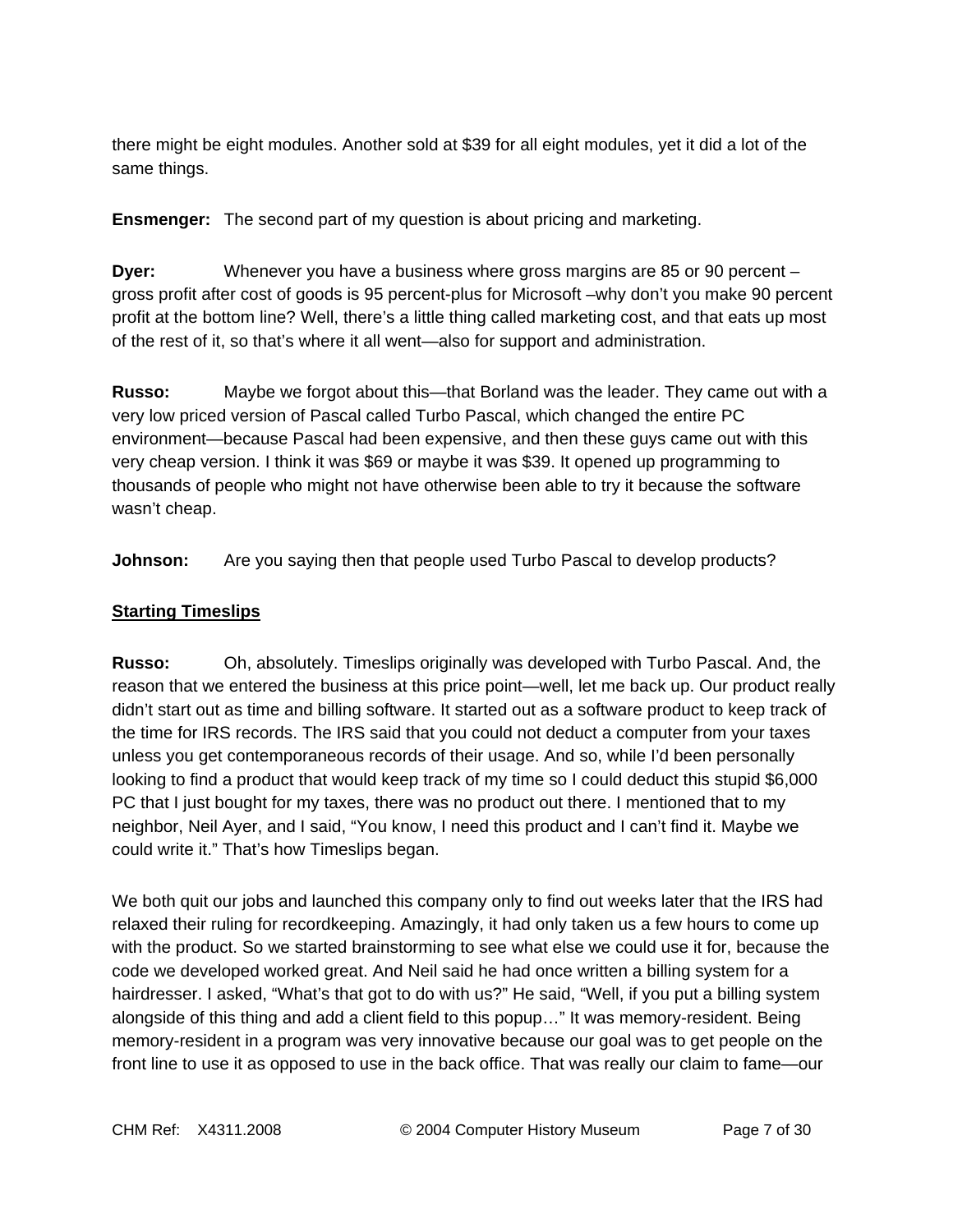entry point into this whole world was that we simply created a new twist on how to enter your time.

## **Johnson:** What was your pricing on it?

**Russo:** \$99.95. Now remember, at that time we tried to do what Turbo Pascal, Peachtree, and DacEasy had done. We went into a marketplace where the average price of software was \$2,500. We came out with a \$99 product and no one believed it worked. For us there was no such thing as investors with venture capital. My partner and I put \$5,000 each into an account. We ran out of that money. Then we took a \$50,000 loan on which we had to pay \$75,000 back. The bottom line was that we spent a lot of that money putting two ads in *PC Magazine*—because we thought it was a general-purpose product—and we didn't sell any. I think we sold five or six copies of the software after spending something like \$12,000 or \$15,000 for ads.

**Johnson:** And so you sold five copies at \$99.

**Russo:** Right. So I picked up the phone and cancelled the ads. Four or five weeks later, the sales rep from *PC Magazine* came by and said, "I'm sorry. I know the advertising didn't work, but here are the bingo cards. They're pretty much useless, but I have to give them to you." I saw that there were maybe 500 of these bingo cards—you know, reader inquiry cards that you circle numbers on and mail in. I just picked up the phone and called every single one of them. That was my very first market research project. What I found out was that the most interest in our product came from lawyers. I decided we should be positioning the whole company around selling time and billing solutions only to lawyers. The fact that Timeslips was memory resident was extremely significant because that meant you could work, say, doing research on your computer, hit one key, and start recording your hours. Next time you hit the key, the data was stored. That made the product useful because it was so easy to keep up with your hours. Borland's Side Kick was created the same way.

# **Peachtree**

**Johnson:** Tell us about how Peachtree got started and how you came up with your initial pricing and all those decisions.

**Dyer:** It's a complex story. I have offering circular #1, dated November 29, 1978, from the first financing we did for this company which was called Retail Sciences. The third computer store in the country had recently opened in Atlanta, opened by four Georgia Tech graduate computer science students: Ron Roberts, Steve Mann, Jim Dunham and Rich Stafford. I was introduced to them by a friend of mine who was a law student at Emory University, and at the

CHM Ref: X4311.2008 © 2004 Computer History Museum Page 8 of 30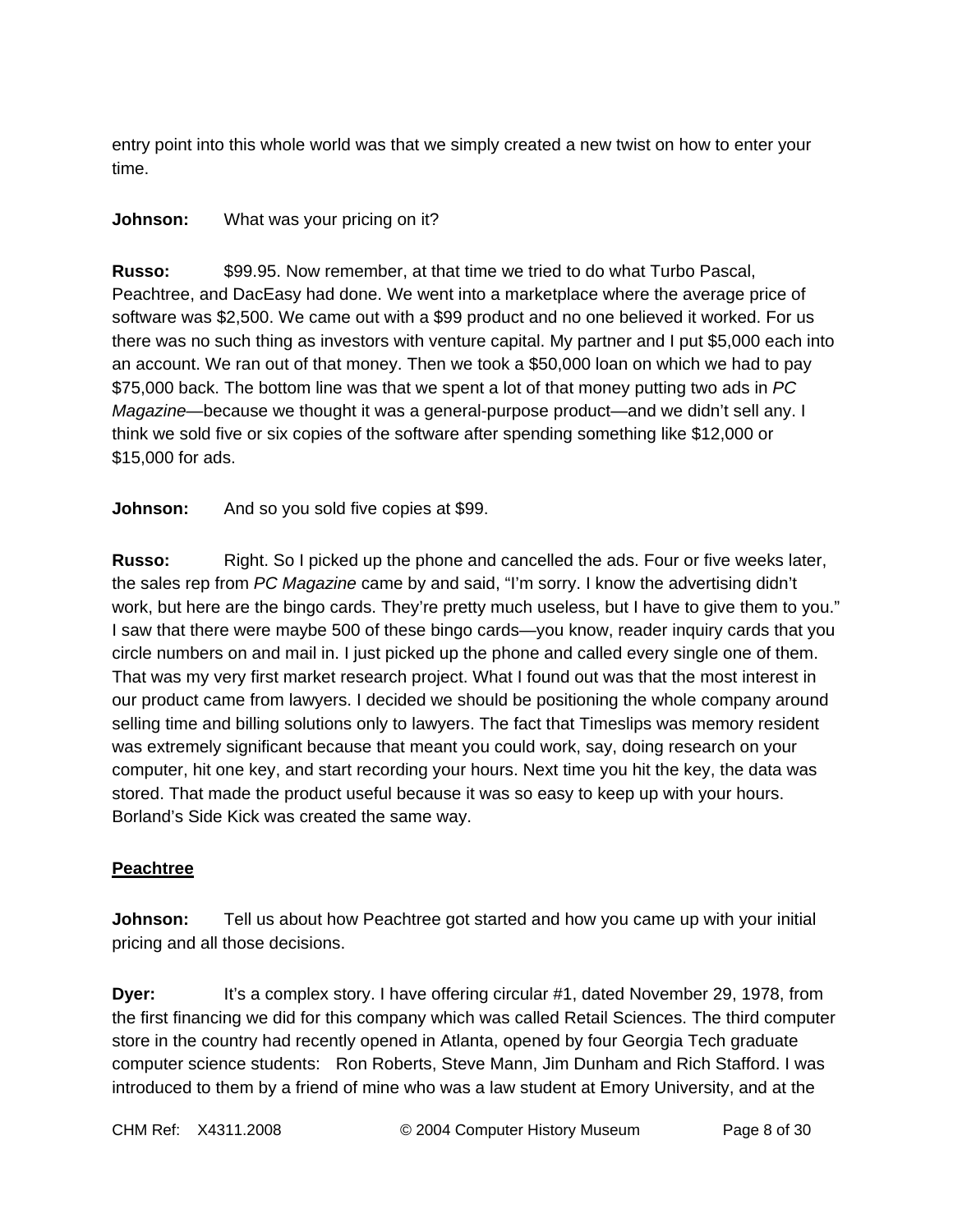time I—with an industrial engineering degree—was running a chain of hardware stores. I sold out of the hardware business just to do a little bit of consulting and start working with these guys.

Somewhere along the way they'd begun developing a general ledger package. Ron Roberts had worked at Honeywell, had experience writing general ledger products. I really viewed him as the father of the software there. He wrote it in Microsoft Basic. We made a number of trips out to Albuquerque—Bill Gates and Paul Allen were out there, just cranking away on their software. And some of them were pretty close. With them, it's all running on a CP/M operating system. Nothing was very reliable—not the hardware nor any of the operating systems nor other software. But fortunately we had a number of adventurous customers who were willing to try some of this stuff.

**Johnson:** How did you find those customers?

**Dyer:** We had a retail store in Atlanta. People came in to buy the early Xerox Alto or machines using 8080s and 6800s and so forth. There appeared to be a real need for low-end accounting computers—everything running on the DRI CP/M platform was pretty darn flaky. So we started up a business, using a Perkin-Elmer minicomputer. We had the software converted into COBOL and we were able to get a very low price point on that. We had a system we called the Clerk 700. We marketed this product, around the middle of 1978, I think. We had a guy in Columbia, South Carolina, building the boxes for us, assembling and integrating all the pieces. We sold this as a turnkey product and started setting up dealers for it around the country.

**Johnson:** So they were buying the hardware as well as the software?

**Dyer:** Right. I think we charged \$10,000 or \$12,000 or something like that.

**Johnson:** And selling it to the accounting department?

**Dyer:** We were selling it through dealers who sold it to small to medium-sized businesses.

**Johnson:** As opposed to selling it into the data processing departments as we were.

**Dyer:** As it happened, in 1978 there was a falling-out among the original founders of the store. Some of them wanted to have more stores because that was a good business, and some of the others wanted to do software. The end result was that we got together on Labor Day in 1978 with a roomful of attorneys in Atlanta.

CHM Ref: X4311.2008 © 2004 Computer History Museum Page 9 of 30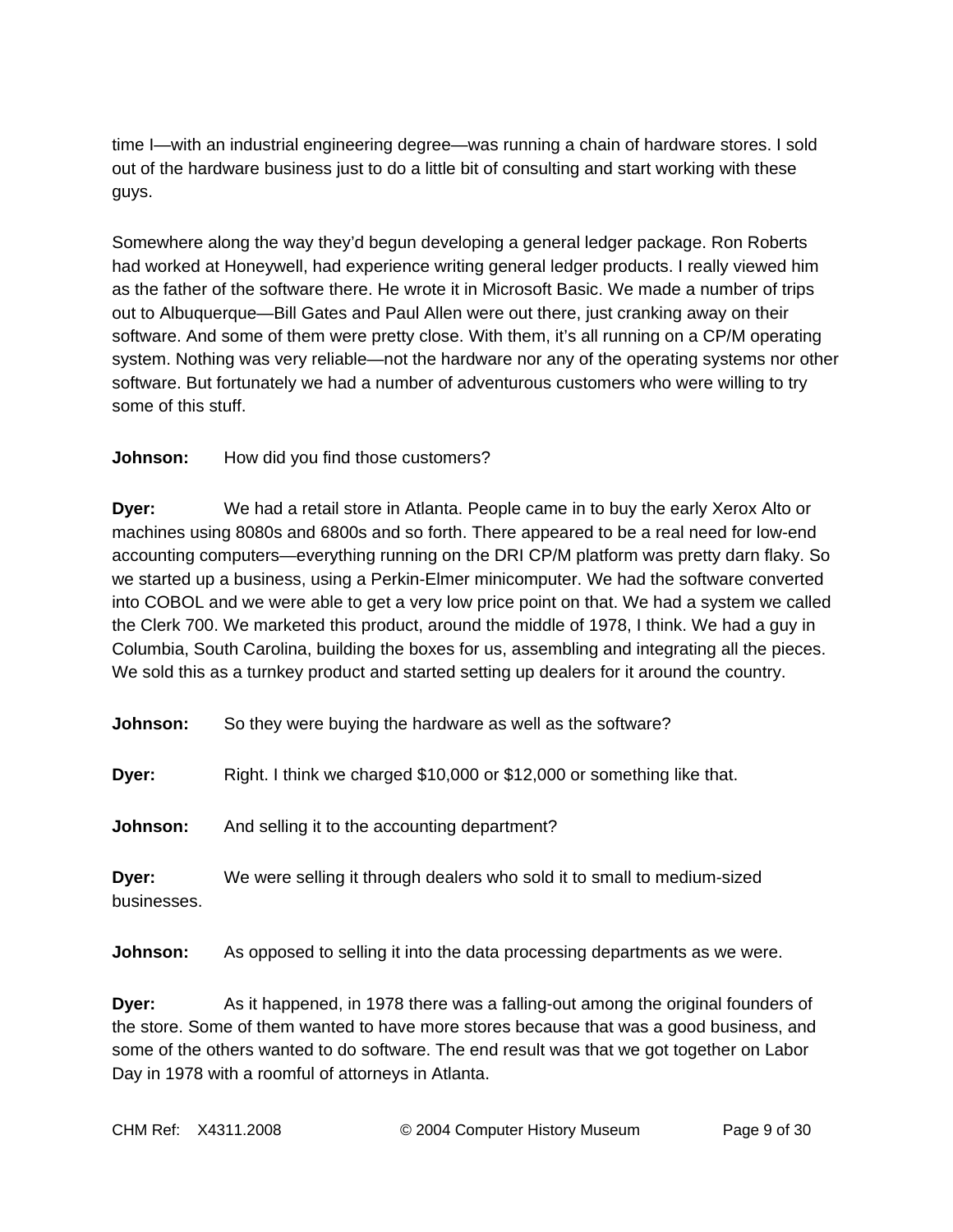What happened was that Ron Roberts, who had begun writing the software, and Steve Mann, who was our super technical guy—he was writing the file handlers and so forth—joined forces with me and we obtained rights to all the software. We came up with the name Peachtree Software and started raising money. We had a dealer in Chicago, and at the time of this offering he'd invested a little money in the company. Next we raised some venture capital from Philips Petroleum Fund out in Bartlesville, Oklahoma, and a fund called the Paris Corporation in Melbourne, Florida. There was literally no venture capital in Atlanta at that point. We raised \$500,000. Meanwhile, the other guys went off and opened more retail stores. They had one in Memphis—I don't know what else they did. They eventually tanked—the retail store was not a good strategy; there were just too many uncontrollable risk factors. Before the IBM PC came out, you had maybe 100 different microcomputer vendors, and while they were all somewhat commonized by the CP/M operating system and Microsoft Basic, they were all still pretty unreliable. So, that proved not to be a good business model.

Meanwhile, we were working, selling these Clerk systems. We bundled the Peachtree products—we sold products at \$1,000 per module, and we had about five at that time, so you'd have to buy approximately \$5,000 worth of software to get a complete suite. We set up the dealer program—for \$3,500 you could become a dealer—and we'd give you one complete set of software to use as your demo set and the dealer would sell it at our price. I forget what the margins were. Our sales method was to invite prospective dealers to fly into Atlanta; they would arrive and sign up with us. We probably added 100 or 200 dealers that way; I can remember only one who didn't buy. Once we got prospects to Atlanta, that was a great qualifier. We always sold them there. Ron Roberts was very good at doing that, convincing them about the product. So, we began proliferating Peachtree software through our dealership network that way.

Then we started doing bundled deals with manufacturers. We did several of those. The most memorable one was with a company called Vector Graphic which was run by Lori Harp. It happened later that when IBM decided to build a PC, they bought the Vector Graphic machine, reverse engineered it, and there was our software. I remember vividly being at Comdex in Las Vegas in 1980 when Ron Roberts came out and said he had a message from on high. He said, "IBM called. They want our software. They got it out of this Vector Graphic machine." My reaction was, "You've got to be kidding!" At any rate, that was our first inkling of the IBM PC project. After we got back to Atlanta we immediately went down to Boca Raton and went through all the security screens and all that. We had a contract with them shortly after that and set up a secret room in our facility with shredders and whatnot and all kinds of nondisclosures and began developing a version of our software for the IBM PC announcement in 1981.

**Johnson:** What language was that written in?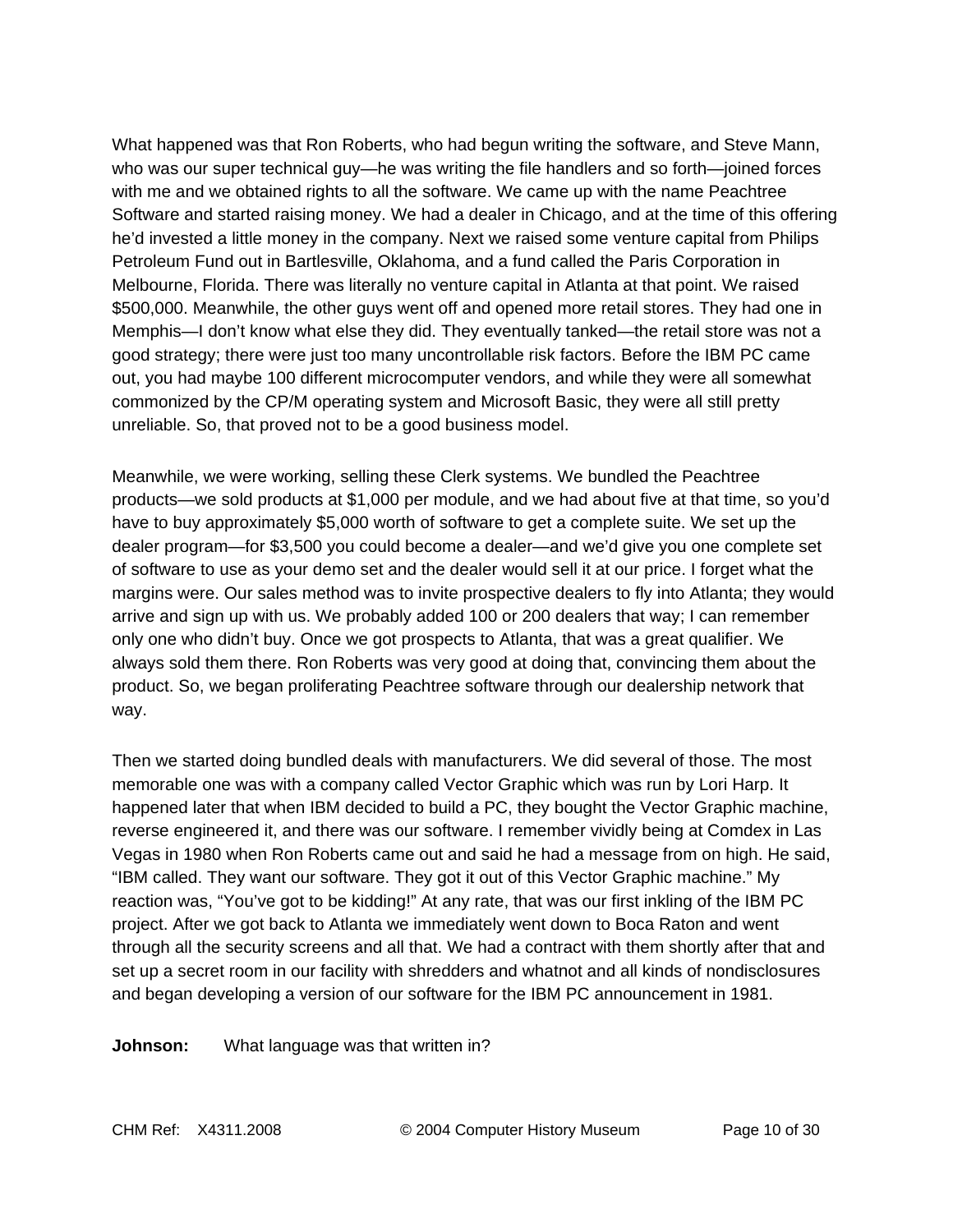**Dyer:** It was in Microsoft Basic. The Clerk software we developed was originally in COBOL, but somewhere along the way, about 1980, we realized that the packaged software opportunity apart from hardware was going to be the better way to go. So, we eventually phased this out and just converted everybody to Peachtree Software.

We also had a lot of problems with our vendors here. Perkin-Elmer had a great product, but we weren't a big enough revenue stream to them so that relationship soon ended. Fortunately, the packaged software business was taking off. There had been a lot of work done with Ed Roberts in terms of forming the Altair software distribution company which originally was an outgrowth of a computer store in Atlanta. John Hayes worked on that too. It eventually got moved out to Albuquerque. So there'd been some model for shrink-wrapped, packaged software going on in parallel with this which helped in what we were doing, and which.

**Goodhew:** Incidentally, I think Ed Roberts is one of the names that has unbelievably become lost in the business. I really believe he is the man who invented the microcomputer. Right?

**Dyer:** Oh, very much so. He was a country doctor in Cochran, Georgia, and he's a member of the Georgia Technology Hall of Fame, as are Bill and myself.

**Goodhew:** Getting him to come to the Hall of Fame ceremony was incredibly difficult. For years we tried to get him to come, and he said, "No, with what money I made out of that, I went back to medical, and I have a very nice practice down here and I'm not interested." But he put together the machine that Gates and others built their software around, the Altair. And, yet, if somebody said, "Who is the inventor of this thing?" He'd say, "Well, I'm more proud of how many babies I delivered last week."

**Yost:** How did you distribute your software then? Did you distribute it on punch paper tape or on cassettes?

**Dyer:** No, it was on eight-inch floppy disks.

**Johnson:** This is when you were selling shrink-wrapped software on the IBM platform, right?

**Dyer:** No, on pre-IBM platforms. Somewhere along the way, during this 1978 Labor Day agreement, we had a clock ticking; I think it was a year or something. The other guys—the store guys, which I will call TCS—had parallel ownership in the code as it existed at that moment in history. Then we divided the intellectual property going forward. Over the next year

CHM Ref: X4311.2008 © 2004 Computer History Museum Page 11 of 30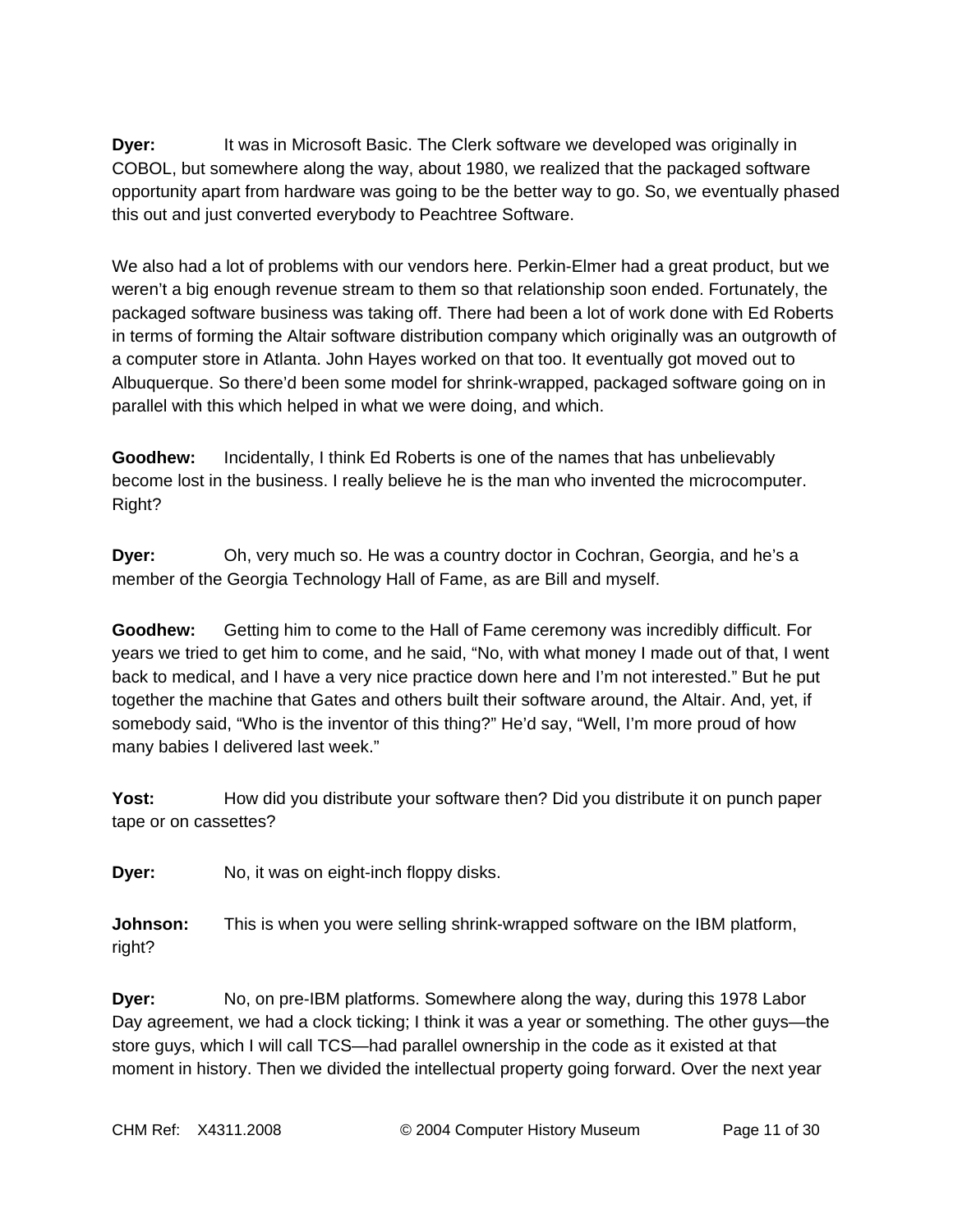or so, we made enormous progress with the software. We had put a lot more into it, maybe taken a lot more out of it. Anyhow, it didn't look much like it had when we split from them and we had quite a bit of money invested in developing it while they'd just had it sitting on the shelf. When their computer store business went under and their right to market Peachtree really ended, they started running ads saying that you could buy the complete Peachtree library with source code for \$500. We tried to get an injunction against that just because they used our name, but we failed. They sold some number of copies, and we were very concerned about it at the time. But, as far as we could tell, it had no negative impact on our business because of the fact that we had much-improved software; we were supporting it; we had distribution; we had marketing. We had all the other things you needed. We had credibility with customers, which they didn't have.

**Yost:** What impact did the IBM deal have on your business?

**Dyer:** The IBM deal had a major impact because MSA had gone public somewhere in late 1980.

**Goodhew:** Sometime in early 1981 I got a message to go see Ben Dyer. Ben and I and John Imlay had all known each other through the Georgia Tech "mafia"—everybody knows everybody in Atlanta through Tech. And so I went to see Ben.

#### **Johnson:** What was your position at MSA?

**Goodhew:** I was running a development organization within MSA. At one time I was going to be in charge of acquisitions, but we didn't have any money to do that. MSA was privately held and we certainly weren't going to give away any stock. I was running what was called the cash management division—accounts receivable, accounts payable, and so on. I went a few blocks away to see a demo of the Peachtree product and sign all these nondisclosures, and I came back and I said, "You know, they've got this \$750 product that does about 90% of what our \$75,000 product does." And, actually, it was a lot easier to use, but it ran on this toy computer the TRS80, their demo machine. It wasn't a competitor, but I figured we really ought to do something with them because what they'd done with toys was fascinating. So, I went back and related all this, and John said, "Well, that's interesting, but we're doing this IPO thing and we can't talk to anybody while we're doing that; if we do anything else we would have to disclose it." So MSA went public in April 1981, and we bought Peachtree in July 1981.

In 1980, Peachtree had done about \$1.4 million in revenue, I think, and one of the earlier names you mentioned was the "KGB" project. We were talking about some sort of business relationship where we would pay for some equity, not necessarily buying the company but making an investment in it. We didn't want to know that it was IBM, and you couldn't say it was IBM. So,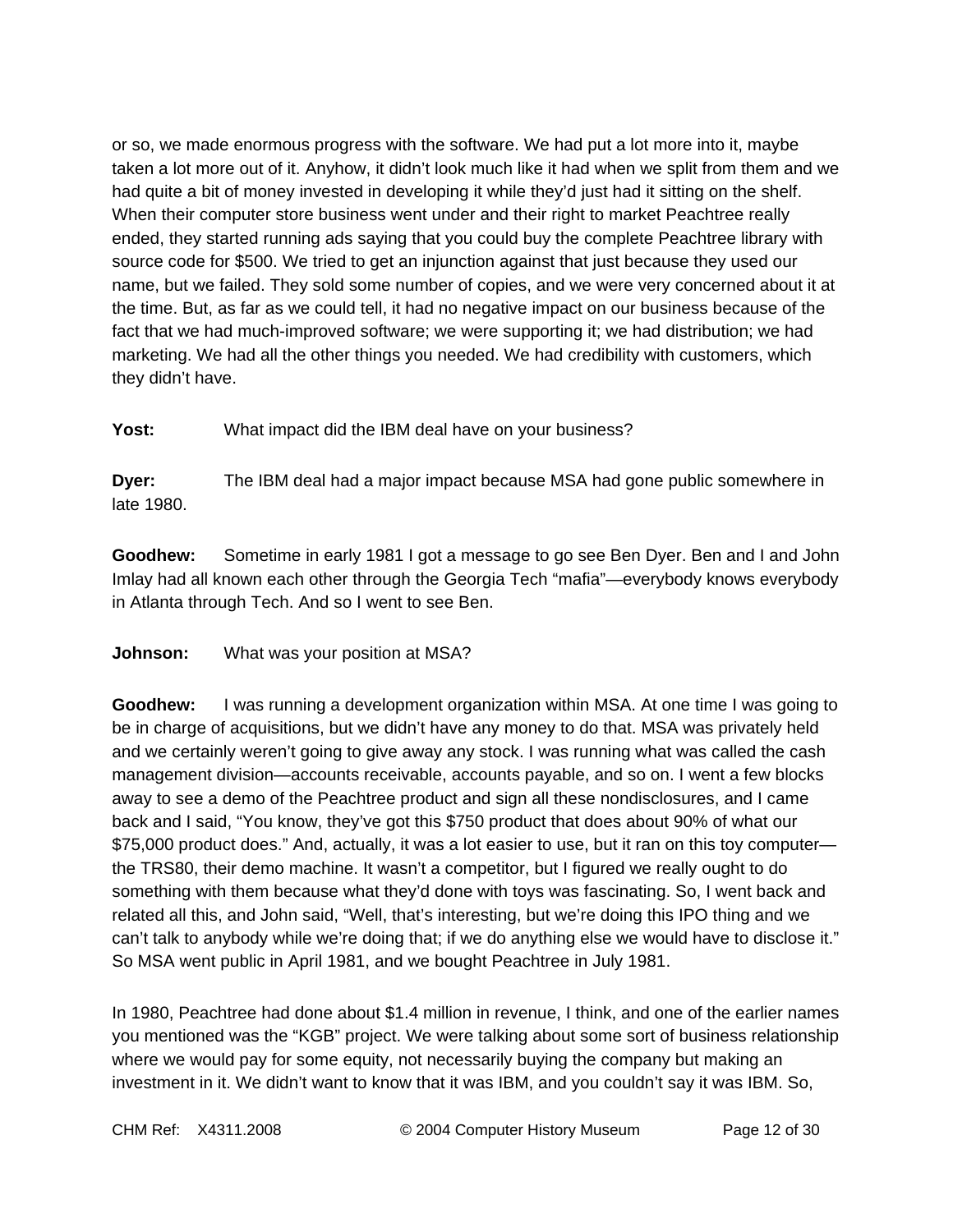you said KGB. And, of course, we knew. We said, "Well, what's the real name?" He said, "I can't tell you, but it's three letters. That's why we call it KGB." I knew it was IBM, but I didn't want to say so because then we'd have to pay a lot more. So I said, "Oh, NCR, right? NCR." They said, "No, no, not NCR."

**Dyer:** Anyway, that got MSA really interested in us since they had just gone public and were working hand in glove with IBM on everything. So, we were an important opportunity for them. And there were my venture capital investors who were still trying to figure out if this was a toy business or a real business and so forth. I began to think it might be a good time to sell the company. The investors said maybe we should consider that. We started negotiating and worked out a deal to sell the company on Memorial Day in 1981. I remember that because I had a child born in January of that year and her nanny had the day off. My wife at that time was in medical school and she was in the hospital working, so I took the baby to the meeting. So there I was, negotiating with Emily (???) and Ruth (???) and had my baby in my arm, and I was drawing all this out on the white board there. And the kid was pretty well behaved— just graduated from the University of Texas last year.

**Harpst:** One of the things that's probably hard to imagine is how this looks from the other side. We had around \$30,000 in revenue that year. And here you guys have the IBM deal. Of course, we didn't know that in 1981. It scared us to death and we knew you were lots, lots bigger.

**Goodhew:** Yes, IBM announced the PC in about August or so.

**Harpst:** And then the acquisition by MSA.

**Johnson:** So, when did you actually start? When did your product come out?

# **TLB/Solomon Software**

**Harpst:** We shipped in 1981. We bought a copy of TCS's source code, looked at the designs and then designed a new product and built it from the ground up, kind of like Russo's innovation was the memory-resident idea. We decided we'd integrate these more tightly than they had ever been and put it around a single database. It was really the beginning of clientserver, because all of our processing took place in this one box.

**Johnson:** What was it written in?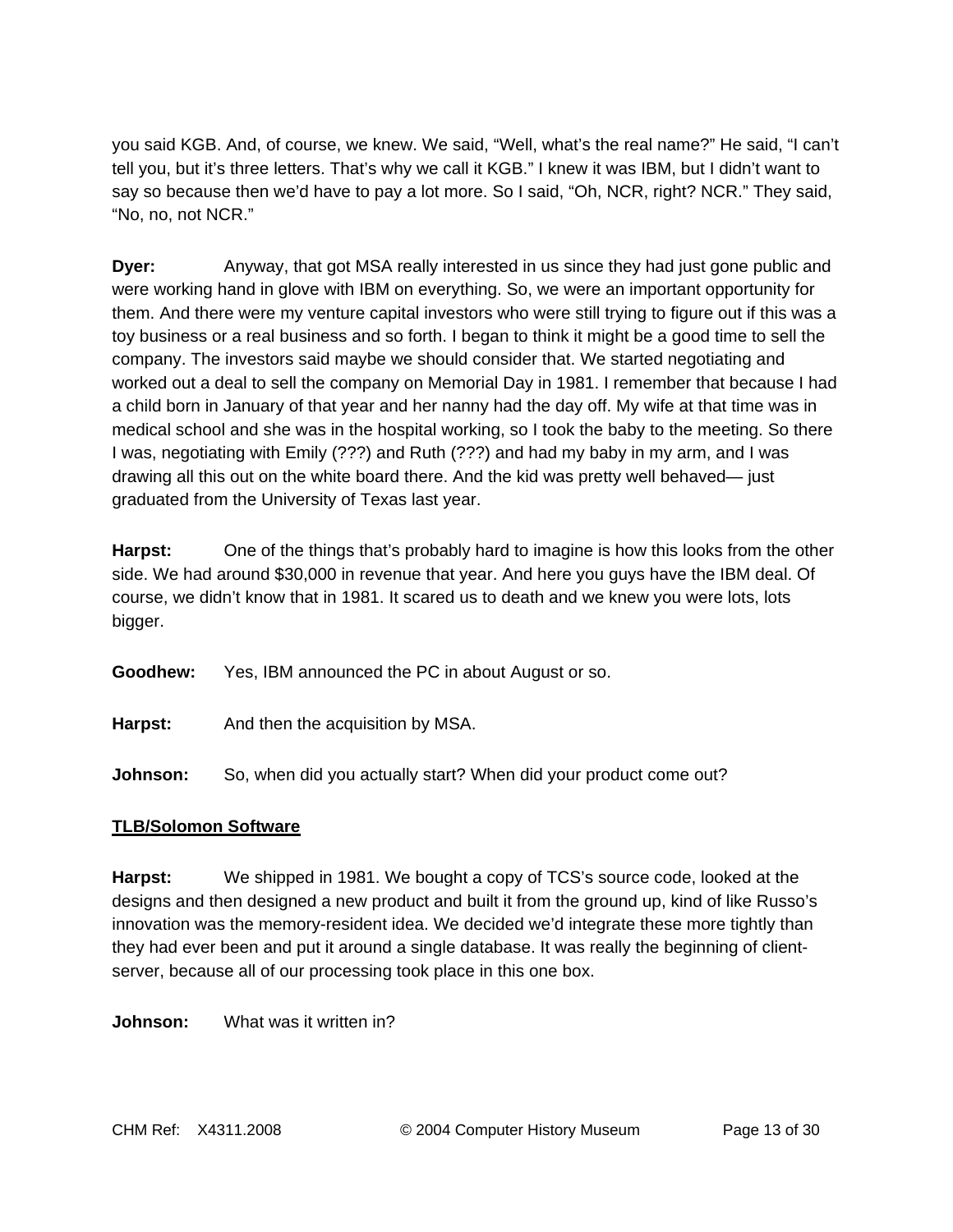**Harpst:** PL/1. Digital Research had some really nice languages back then and we used that one because we had used it in a mainframe world. And you could compile it. There's a technical reason for this – it allowed you to have a piece of code in memory that was shared by all the modules, and then you compiled these small chunks in overlays. Every menu selection was maybe 4K, and you were driving yourself nuts trying to fit in a 64K space back then. Here we had this huge accounting system and our goal was to fit all the programs on one floppy and all the data on another.

**Johnson:** You were writing on the PC with the two floppies?

**Harpst:** There were no hard drives. But, to come back to this setting, observing what had happened here from the other side. MSA buys Peachtree. They're a big company, a public company. And, over and over you find yourself in this industry having to separate the truth from perception.

**Johnson:** What was the financing when you got started?

**Harpst:** In the state of Ohio you could do private offers. You could do offerings very quickly and easily, as long as you kept it within the state. In no time, we just put together this offering and sold it to local investors. We never did go to venture capitalists because of the constraints attached to them. We did a joint venture, a class B stock offering, a class A stock offering, two limited partnerships and two R&D partnerships in 10 years. We managed to keep hold of all the equity by doing all that.

**Johnson:** How much money did you raise?

**Harpst:** Probably about \$2 million over a 10-year period—maybe \$3 million.

**Goodhew:** Peachtree got a lot more financing by virtue of being part of MSA, obviously. We had a genius marketing guy we'd been using named Julian Puckett who's still in Atlanta, and he really helped a lot in dressing up our image. He came up with a more realistic-looking Peach logo and the caliber of artwork that was done was way ahead of what everybody else was doing at the time—way ahead.

**Harpst:** I'm not sure it was good business from MSA's standpoint because I think MSA probably spent about \$10 million building this brand name. But it eventually paid great dividends for the subsequent owners of Peachtree Software.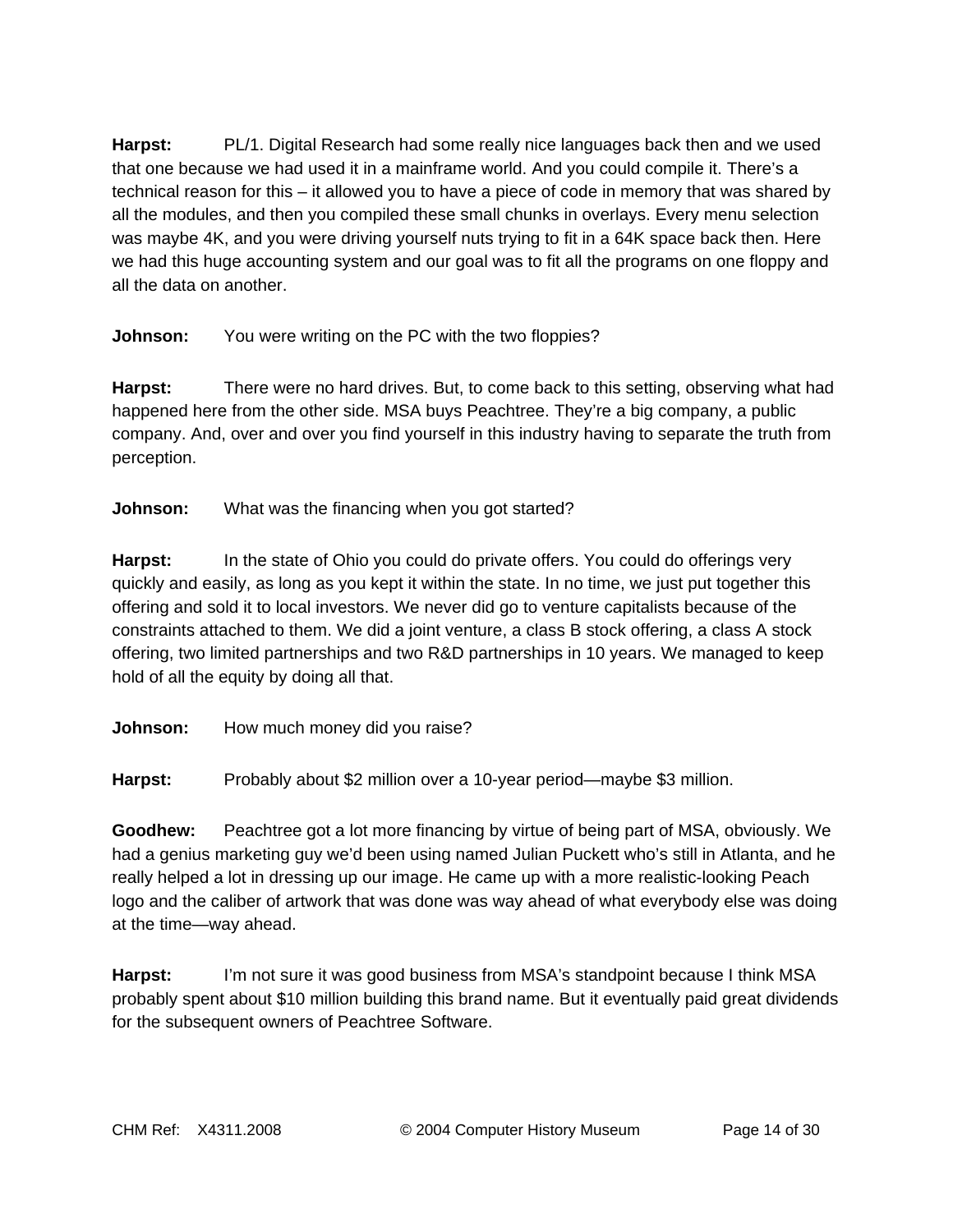**Goodhew:** From a market valuation standpoint of MSA, this did enormous things for the stock. Although for the bottom line, it maybe didn't do anything. But at the same time we brought Peachtree, our market value went up much more than what we paid for it.

**Dyer:** It's a good point. It was a huge multiple there for MSA.

**Goodhew:** From the stock shareholders' standpoint—which is all that counts, right?—it was a good deal. Interestingly enough, when we sold Peachtree, the market cap for MSA went up again.

**Ensmenger:** What were the terms of the acquisition?

**Goodhew:** It was about \$5.5 million in stock, and the stock immediately went up quite a bit and continued, fortunately, over the next couple of years. It seems like peanuts now, but that turned out to be a good deal relative to that era.

**Ensmenger:** What was your IBM deal like?

**Goodhew:** We got about a quarter million dollars up front and then it was based on royalties from a certain number of units. We got a lot of royalties from that; I forget the total revenue. I think Peachtree probably did about \$3 million in 1981, about \$10 million in 1982. We grew pretty fast, and we were also involved in a word processing product called Magic Wand out of Houston which became Peach Text 5000. We sold a lot of that, too, and I think we may have missed a greater opportunity by not really focusing on that product. It was a very good product—much better than WordStar. I'm sorry Seymour Rubinstein is not here in this room, but I think we had a technological advantage at the time, although we also really put marketing muscle behind that product.

**Johnson:** Gary, you were saying earlier that you were looking at this deal from the outside. So, what did you do? You saw this big company. What was the pricing compared to where you were and how did you compete against that?

**Harpst:** With some of the subsequent events that took place, Solomon really couldn't compete. We were just forming our product, and we had no concept of marketing or channel development; we were all developers. And, I kid you not, we literally finished the code in April 1981, turned to each other, and said, "Now what?" I mean, we had no idea.

**Ensmenger:** You all came out of an IT department?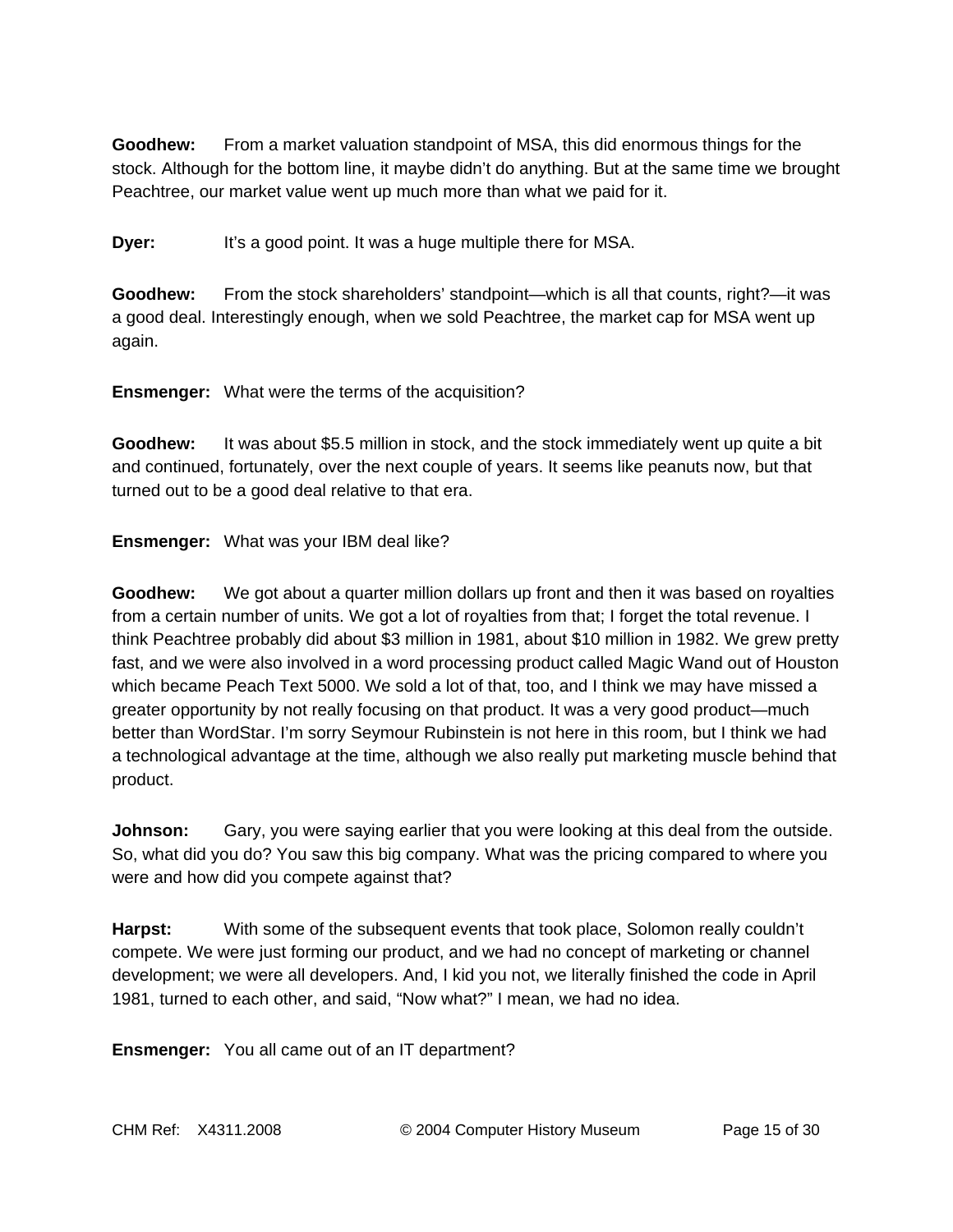**Harpst:** We were developers. We were technologists.

#### **Ensmenger:** Engineers, right.

Harpst: We had two clients who paid us—I'll never forget the very first client. We told him our idea for this business, and we agreed to develop an accounting system from scratch for him. He had racehorses, believe it or not. We agreed for \$15,000 to build a whole eight-module system, and he gave us half of the money up front —didn't know us from Adam. It was amazing to me that a guy would do that. So, we took a copy of the TCS code, looked at it from a design point of view, and said, "Okay. What should our accounts payable do; what should accounts receivable do?"— just basic design checks. We put together a design literally in 30 days and then two developers wrote 40,000 lines of PL/1 for it in six months. We installed it for the first time the next April and it had a little horse module in it so we could test it.

Later, we got in the car and drove to Boston. There was a company called CSSN. Has anybody ever heard of that? They were on the square in Boston. I remember going up there but I have no idea what happened to it. On the way back, we stopped at Life Boat, a mail-order group in New York—I mean, we were clueless. And we drove back from New York. We threw all our stuff in the trunk of a car and we happened to have an S100 bus. Anyway, we knew that S100 was in Ithaca, New York, so we said, "Well, why don't we drive by there on the way home?" And we literally just drove up, knocked on the door and Otis Page—anybody remember him? He was a big guy in the hard-drive business in a prior life—said, "Well, if you're flakey enough to drive out here, I'm flakey enough to talk to you." I remember him saying that. We had lunch and talked about a distribution deal with hardware, which never did anything.

And then the IBM PC came out a year later. And because we were developers we thought, boy, all this memory constraint has been lifted, this is great! So we started building a whole brandnew system from scratch in C because we know how to develop—we didn't know how to market. We built the first C-based accounting system, and it was a little bit Lotus-like in the sense that we didn't invent accounting, but we did build the first system that was totally optimized for 640K. We used up all that space and truly had a next-generation kind of product in the accounting space, and that became the anchor of our business.

# **Retail Channels and Marketing**

One of the things I want to talk about was the power of PR. In 1984, *PC Magazine*, which was very widely read, started a series of articles on accounting software. They were published once a month at the time. And they did 10 articles.

**Goodhew:** Price Waterhouse was doing the articles.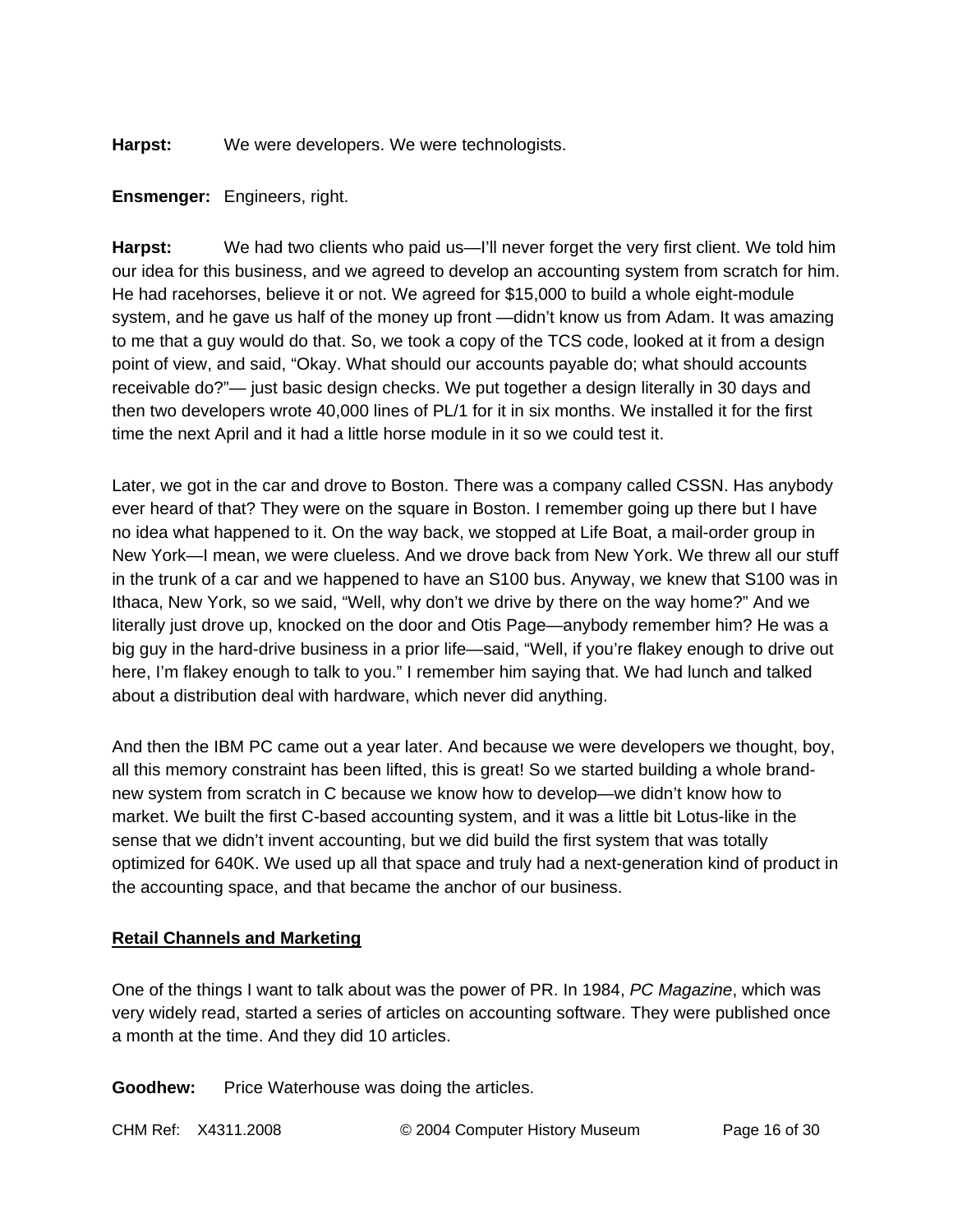**Harpst:** Yes, Price Waterhouse, a credible name in accounting, did 10 product reviews, which had started the previous April or March. We happened to be the last one done just as we finished this totally optimized accounting product for the PC. The headline of that article, which came out around January 1985, said something about how our product was the most advanced or most powerful accounting PC-based software. Well, we couldn't have written it better ourselves. And, our sales—from January to March—went from \$150,000 to \$500,000 a month.

**Johnson:** We had the same effect with PR.

**Harpst:** It's amazing. You know, the advertising was a waste of money, and \$50,000 brochures were a waste of money. At least it was for us.

**Johnson:** And you were selling through retail channels?

**Harpst:** There was a group called IMS America that did retail channel research. It was about the only quantitative true research there was at the time. They would survey retail stores and see what the inventory flow was. In one year in their survey we made amazing gains because of that *PC Magazine* article*.* And Peachtree in 1984 was the leader in that space but they dropped to half. When did MSA sell Peachtree?

**Goodhew:** In 1985.

**Harpst:** So in 1985, all of that turmoil was happening. Your presence in retail space was dropping, according to this measure.

**Goodhew:** That was definitely true.

**Harpst:** Fifty percent of our business was through retail stores then, and I don't remember the timing exactly, but then came BusinessLand, ComputerLand, and MicroAge. And, *PC Magazine* really fit into that retail mentality. People didn't know what to buy. There were probably 40 accounting software vendors and people would just walk in and make a retail purchase on accounting, but that gradually changed. By the end of the decade there were almost no retail sales of accounting. Then it was VAR-based – at our price point not theirs – absolutely.

**Goodhew:** Price points really define a different channel because at \$5,000 for a suite of applications, dealers could afford to deal with it. But at \$99 or \$199—a dealer didn't really want that unless he just had the software; storing it and people picking it up off the shelf were possible, but not consultative-type sales at that price. The channels diverged and Peachtree

CHM Ref: X4311.2008 © 2004 Computer History Museum Page 17 of 30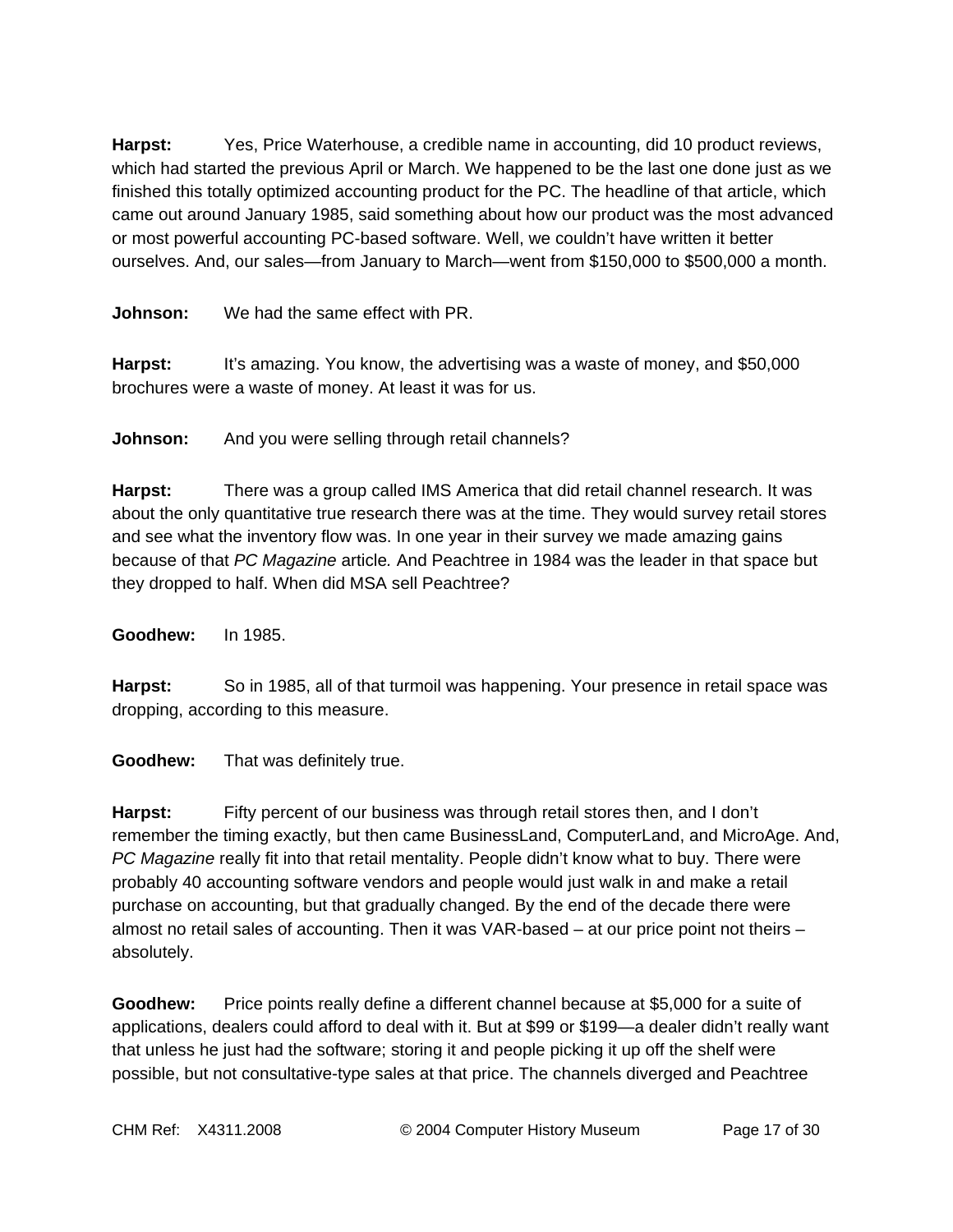was in the retail channel. These other guys went through VARs, which is like retail but really not.

**Harpst:** We worked in a lot of bundling deals all through that time. Right after IBM we did bundling deals with Hewlett-Packard and a number of other companies.

**Goodhew:** And made another deal with Epson.

**Harpst:** Oh, we had a great deal with Epson. It was just that there were a lot of channels—we seemed to thrive on the confusion of the channels, and we weren't too concerned about trying to get it organized because it was working, and we just took whatever was available.

Well, right about that time—after this *PC Magazine* article when IBM came calling on us—and we remembered your great success—we thought we finally hit the big time – now IBM wants to talk to us. They made us install locks on our back room and put screens around the computer and so on. They were developing a brand-new computer that was a RISC-based machine, the IBM RT. It was a Unix-based solution and we were written in C. That's the reason we switched to C from PL/1, by the way. We wanted it to be portable to other operating systems—there were 80 clones at the time. So we diverted very valuable resources—we jumped through every hoop IBM asked for so we could crash-code this thing for the RT announcement. After all that, we only shipped a total of 11 systems.

# **Timeslips**

**Russo:** I wanted to make a point about something Gary said which was so significant that it changed our business; that was the effect of PR. We were relatively unknown. We were selling maybe seven or eight copies of Timeslips a week—we were still in the PC market and just venturing into the legal market. We never told the general market that we were not a general-purpose product; we simply focused our attention on the legal market because it was cheaper to market there.

We sent review copies off to all the magazines, and there was a product at the time I think called Software Carousel. *InfoWorld* at the time was into checkmarks of products in a big way. They'd come down with their blessing via checkmarks and ratings—if they blessed you, you lived; if they didn't, you died. *InfoWorld* took the Software Carousel company and totally destroyed it with something like a 4.1 rating. And we liked the product; we thought it was really cool. So when we found out that *InfoWorld* was reviewing Timeslips, we were terrified. In fact, we tried at one point to get it back from them. But when the review came out, in February 1986, we were rated 9.3 by *InfoWorld*, which was the highest they had ever rated any other software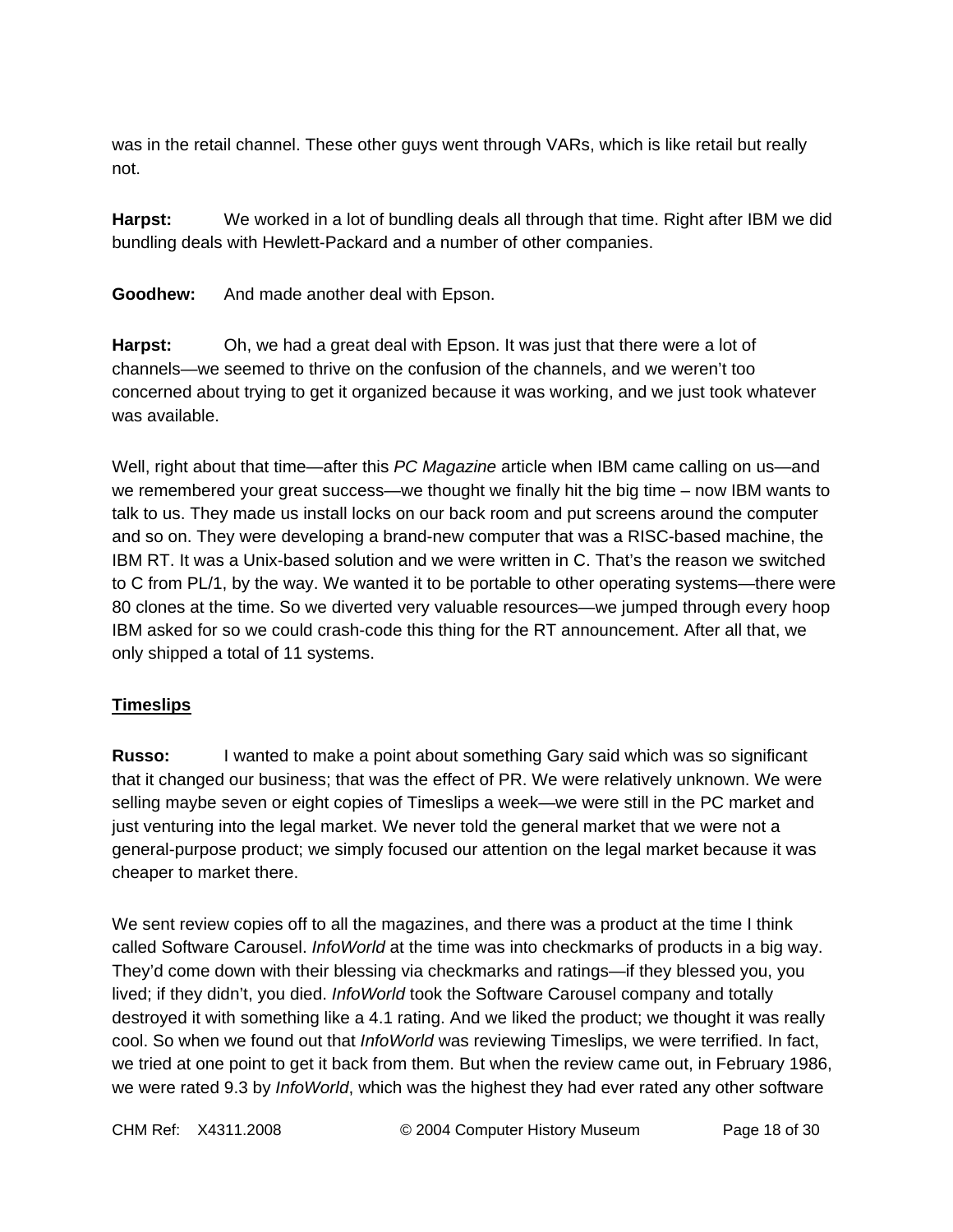product. We were blown away. And our sales went from 6 or 7 packages a week to 1,500 copies in about 6 weeks.

All of a sudden we were getting calls from people we'd never heard of, like DistributePro; all of the big distributors all over the country were now looking to carry the product. The biggest thing that happened was that a woman who said she was responsible for purchasing this type of software program for a new chain of software stores called Egghead Discount Software called about six months later and said, "We'd like to carry your product. How much is it?" And—it was \$99 at the time—I said, "It's \$199.95." And she said, "Well, great, because I just want to let you know that we must have a 50 percent discount." I said, "I might be able to work that out for you." So, at that moment in time, the new price of Timeslips became \$199.95. Egghead placed an order for 500 copies. We had never seen anything that big at the time; it was staggering to our whole company.

And I was afraid that my partner was going to leave the business because we both had different objectives. My partner Neil – his family is very wealthy, which I didn't know about him when he became my partner – was just my next-door neighbor at the time. Yet, when we sat down and talked about our objectives for this business, he said, "My objective is to show the world that I am worth something, that I can do something important." But Neil not only continued with Timeslips but worked harder than I did. He stayed with the company right through to the end when we sold it to Sage, and then right through to the last day of the buyout, when he retired.

But the fact is, if it were not for that first article, which started a floodgate of very positive PR articles and awards—the success wouldn't have happened.

**Johnson:** From the perspective of somebody who was in the mainframe market selling to data processing people, was the situation with trade magazines and PR customary? Customers had their ways of doing an analysis; they had their standards for how they would look at software they were looking for, and the criteria for deciding how they were going to buy a particular product.

**Russo:** Analysis paralysis.

**Johnson:** Exactly. But it sounds like in the case where you're selling to end users, they don't know what to do. So, they're very dependent on a source like *InfoWorld* or *PC Magazine*.

**Russo:** Yes, but I'm assuming that certainly Gary and Bill and you guys knew about accounting software. We didn't. We didn't know anything about time and billing software; we just created a little tracking tool. One of the things we did is that we went to the Boston Computer Society, which then had a program of loaning software out. So we borrowed a dozen of these

CHM Ref: X4311.2008 © 2004 Computer History Museum Page 19 of 30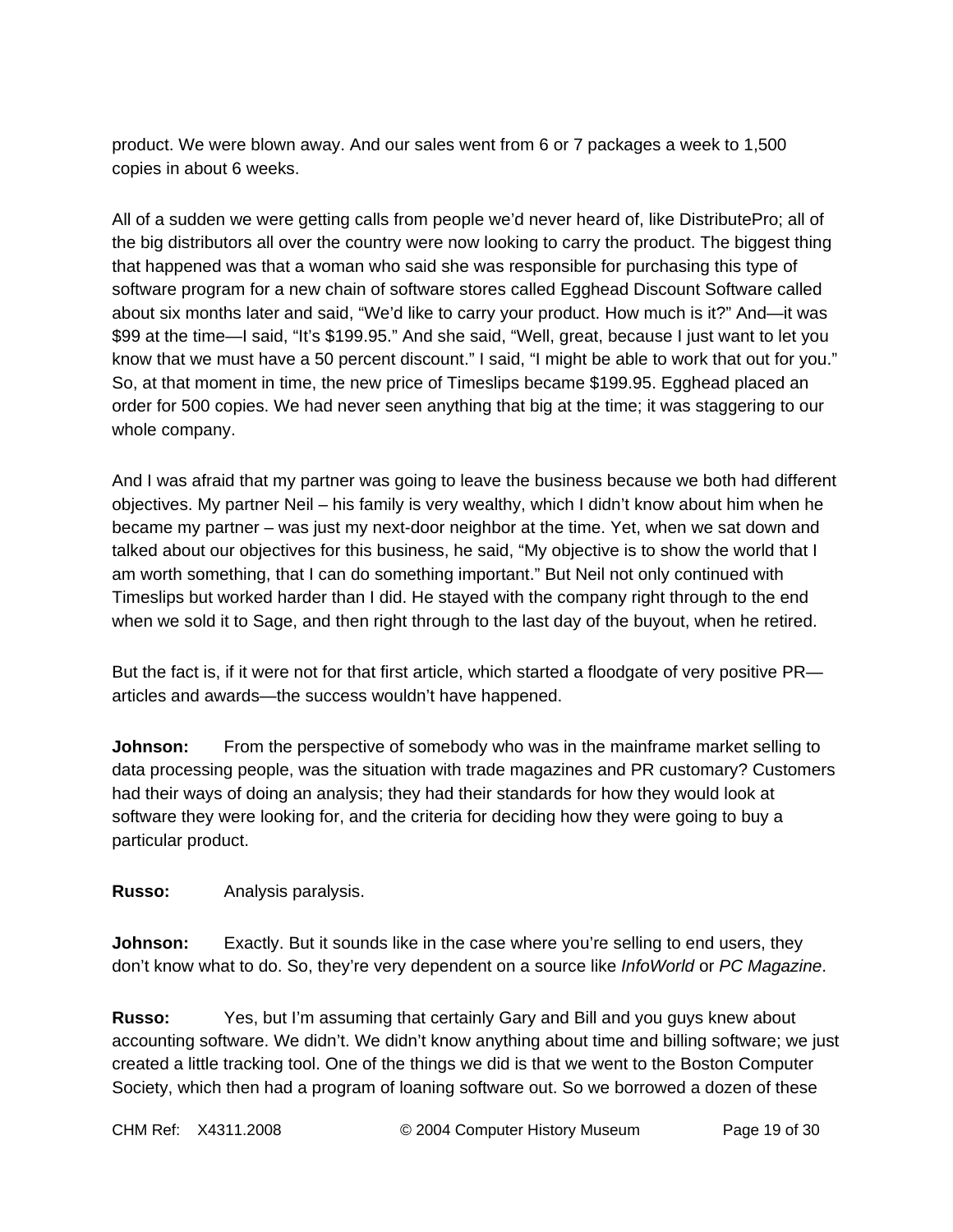high-end billing systems, and found that literally they were all written either in COBOL or Basic. What I did is I Scotch-taped six pages of 8 1/2 by 11-inch sheets together, and I built a feature matrix of these products. Then I asked people on a CompuServe legal forum what features would be important to them if they were buying a time and billing system. That's how we came up with the original features of Timeslips. So, original market research really was a result of having things like CompuServe available.

# **Changes in the Distribution Channels**

**Johnson:** Talk a little bit about the whole image of the industry—for example, MSA bought a PC accounting product and had no idea what to do with it. Tell us a little bit about the inside scoop there.

**Russo:** At the same time, I remember that IBM now had shipped its PC. And, when IBM says this is a business, then this was a business. There was a question before, I think, as to whether this was the case because there were no killer apps. Until VisiCalc came along, there was no real reason to use a computer other than for its being a sort of effective playback. But when IBM said that there is a microcomputer business and we're in it, then that validated the whole thing. And when MSA was the key player in mainframe accounting software, that meant that accounting software is here for real. With Peachtree, that made a software business.

**Dyer:** As Bill said, putting IBM, Peachtree, and MSA together made all the difference in the world. A year or two earlier, say 1981, some of the machines geared for Peachtree software were Altos, Archive, CPT, Cromemco, and SST Athena.

**Goodhew:** It's kind of funny to go back and look at the companies that came and went out of business, and you realize how dramatically the industry changed once IBM came along and legitimized it.

**Dyer:** But at the time it was very unclear as to how retail computer software was going to be distributed. Macy's had a software department at one time at its Atlanta store, called Rich's. We thought maybe we should sell through a department store. At the beginning we thought, well, if IBM is going to distribute software, then everybody's going go through the hardware vendors. Peachtree was even doing conversions to run on other machines – the Texas Instruments machine and others – which all had slightly different versions of MS/DOS, just like they had very different versions of CP/M. So you really couldn't have one SKU in a store that was Peachtree. You had to have one for this machine, one for that machine, and one for the other machine. There was a real shelf space problem, but the price points were strong enough. We didn't know how it would turn out. We thought maybe it would end up being like book stores—when books don't sell, the covers are torn off and sent back. Well, we don't do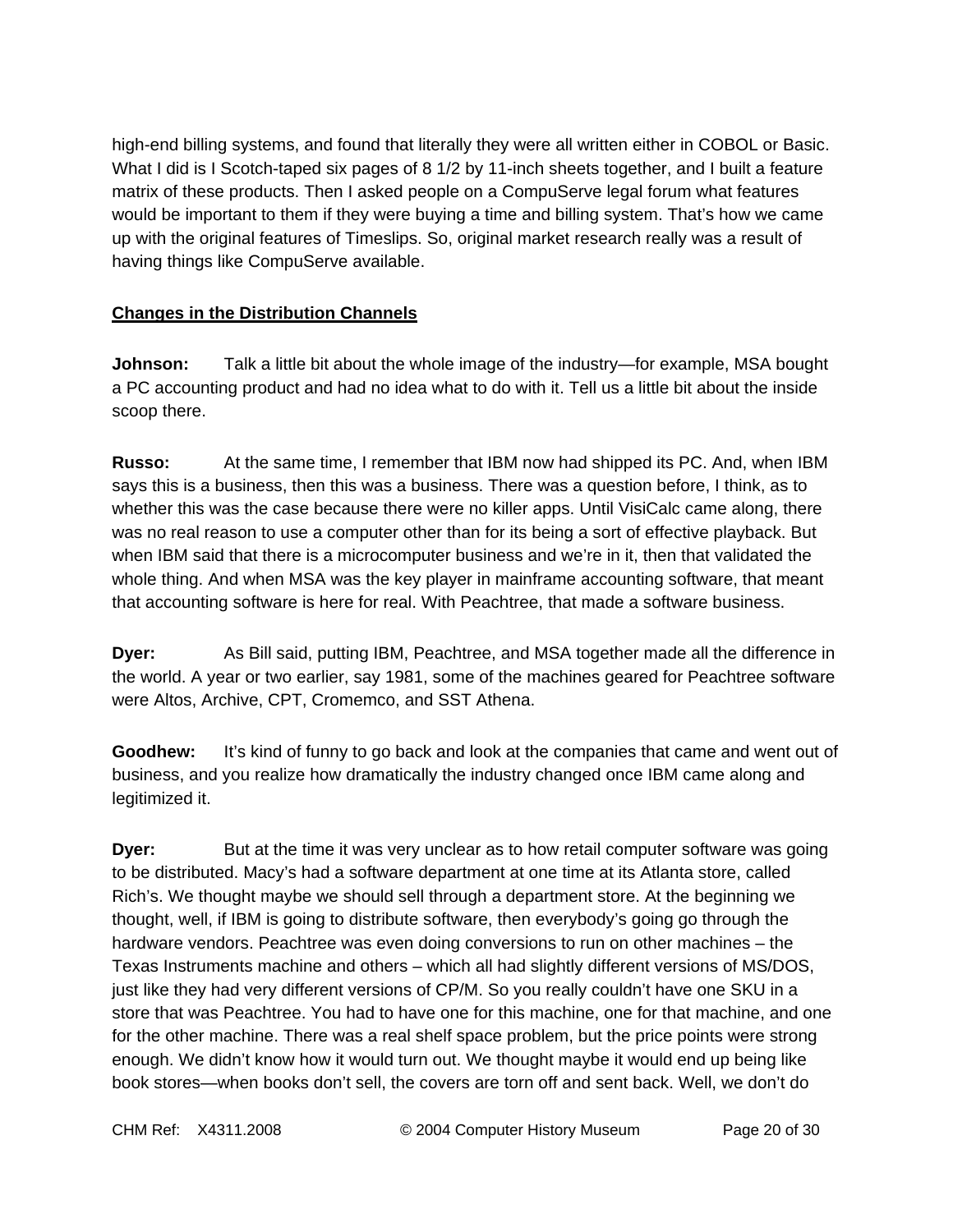returns. MSA was horrified by the chance of something that was sold becoming unsold because they never had that happen. All these factors were manufacturer threats. And then the distributors became, in effect, lords of the manor. Whatever Softsell said was what everybody did. Another distribution company came out of the book publishing business and had enormous financial resources.

It became clear how software was going to be sold because all the distributors were not much of a factor anymore. It's very different now, but then it was a big quandary. We spent a lot of money on ports for people who bought \$1 million worth of software and put it in a warehouse. And we manufactured it – documentation, slip cases, everything – and never sold one, never shipped one, never bundled them up. And, that's what they did. It turned out that they were irritating the channel if they bundled the software. So, they left it in the warehouse until later on when they wanted to send it back to us.

Now, it seems obvious: When you know where the needle is in the haystack, that's where you should have looked to begin with. Why did you waste time looking all over? That's where the niche was, but we didn't know it. So while we were busy doing ports and big deals, other people were improving their products like Gary talked about. And pretty soon, after Ben left in fall 1983 to start another company – which is a story in itself – MSA was left to try to decide what they were supposed to do with this thing. MCA was losing a lot of money and decided to sell it, which they did in early 1985. By then I was the general manager within MSA so I got sold along with it to Intelligent Systems – which is still a public company – for \$1.1 million. This was a company that just recently had been losing money and then it made all the money because of the sale.

We had an English guy who was brought in and was not successful there—John Hale. I had a very attractive saleswoman who was managing all the national accounts. The first thing John Hale said to her when he was brought in was, "Why are you working? You have a husband." She didn't stay too long after that; it had a major impact on the company sales when she left. It just could not have been a worse move, and I was in the wrong coach at the wrong time, I guess, before Bill came into the picture.

**Goodhew:** So when we got sold, we went to Talcott Systems, which was a very low overhead kind of operation. We moved out of our fancy Lenox Square, \$20-a-foot space, down to the \$1.85-a-foot space out in Norcross in a warehouse with no windows—you'd call somebody to ask if it was raining and all. But our overhead went down, and we got very competitive costwise, although our sales had really dropped off and we weren't getting national deals anymore. The hardware vendors realized they couldn't sell software, so they stopped buying it from us. We had a plan that we sold to Intelligent Systems on why they should buy this and which involved a product called Back to Basics, a software system we bought from a couple of guys in California. It was written in Forth, a language for games. It wasn't very good at file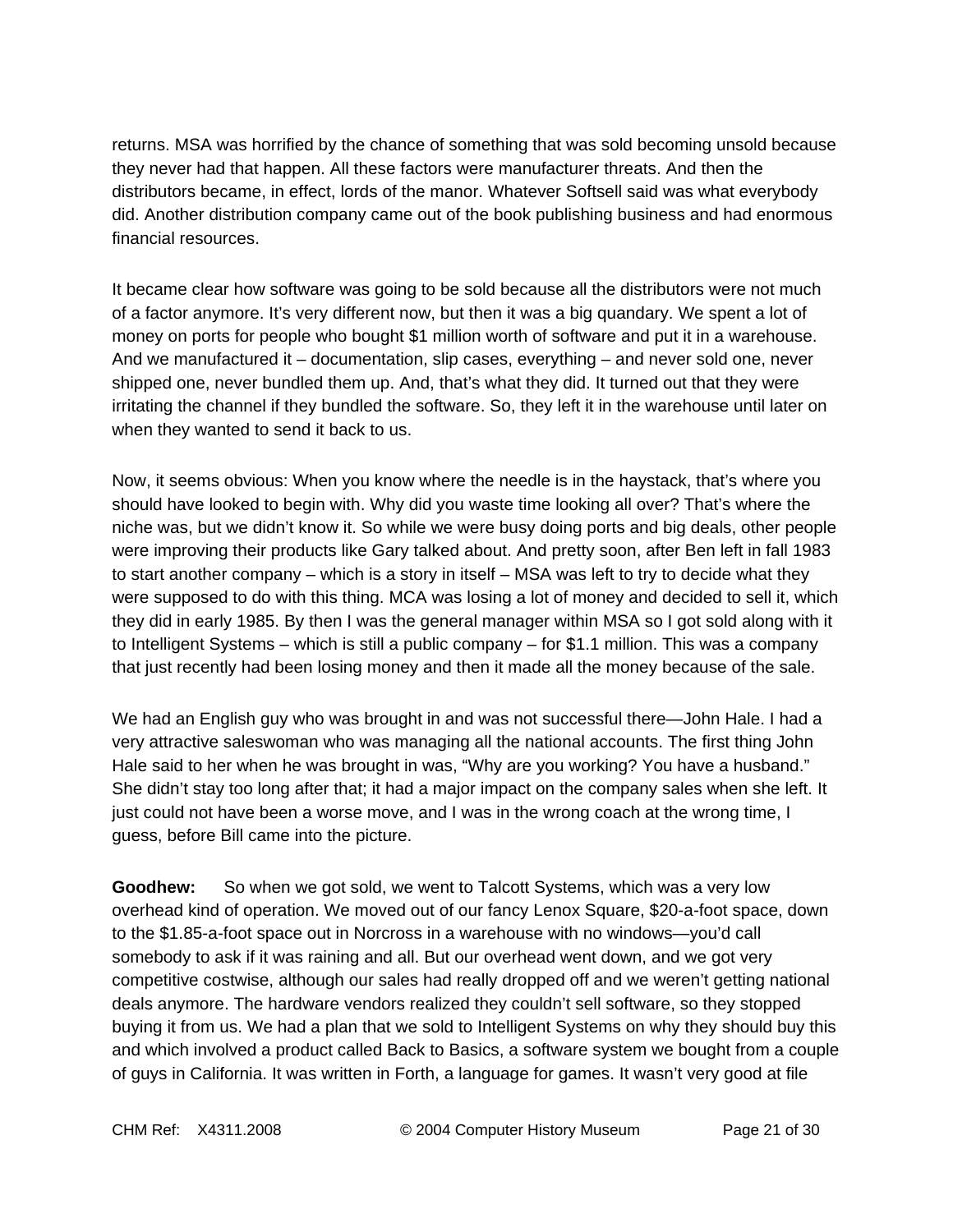handling, but it would run on many computers. Nobody wanted to stock five different versions of Peachtree; they would rather have one that ran on a lot of different computers. We came up with a lowest-common-denominator package that would run on the Commodore. We had a version for the Commodore 64, the Atari 800, the Apple II, the Apple III, the Lisa, the Macintosh.

## **Competition with DacEasy**

To address the SKU problem, we went to Back to Basics. At about the time we got going with Back to Basics, we had a royalty deal which was very much like the one that Dan Fylstra has described. We had a bad, unworkable royalty deal. But about the time we were ready to go with Back to Basics – we had four modules – DAC came out with DacEasy; they had eight modules and they were selling the whole thing for \$79.95. This was not inconsequential software—it was very adequate accounting. That threw us all into a tailspin and the board at Intelligent Systems said, "We've made a bad deal buying this company. Let's try to give it back to MSA; there must be a loophole in there somewhere." But by the time they realized how bad it was, we had another plan. The plan was that the Achilles heel for DacEasy was that it was a \$79 product. So in people's minds, it was a cheap price and cheap software. We had a product that theoretically was about \$795 per module, or \$6,400 for eight modules—of course nobody ever bought it all for this price. So we reduced the price to \$200, and that was a value, because we'd said we had sold tens of thousands of copies at \$6,400, and now people could buy exactly the same product all in one box, with all these disks and all these manuals for only \$200.

And that was where advertising did work. I learned the hard way that you don't advertise until you can ship. I've heard so many people announce that their product is ready and they run an ad in a magazine for many months in advance. But for whatever reason the product is actually not available, and the advertising's all wasted. So I made sure I waited until I had the product in my hands—turned out the only advertising we could really buy quickly was in a newspaper. *The Wall Street Journal* had these special sections, and one of them was on computing in the home. The section had a shelf life of about a week, whereas a regular newspaper lasted only a day and you could buy the ad just a few days in advance. So that's what we did—we paid \$10,800 for a full-page ad, which was kind of scary.

The next morning I came into the office and all the lights were lit up on the phone. We started answering the phone and by noon we'd paid for the ad. And the ball just kept rolling. It turned out that \$200 was a very attractive price point. We sold support contracts—we could afford the support—and got to where the SKU costs came down. We got it all on a few disks and combined the documentation. We successfully outmaneuvered DAC because we had a credible bargain value offering. There's room for about two vendors at a new price point. After that you become number three and number four. So we got in at number two, just like many others have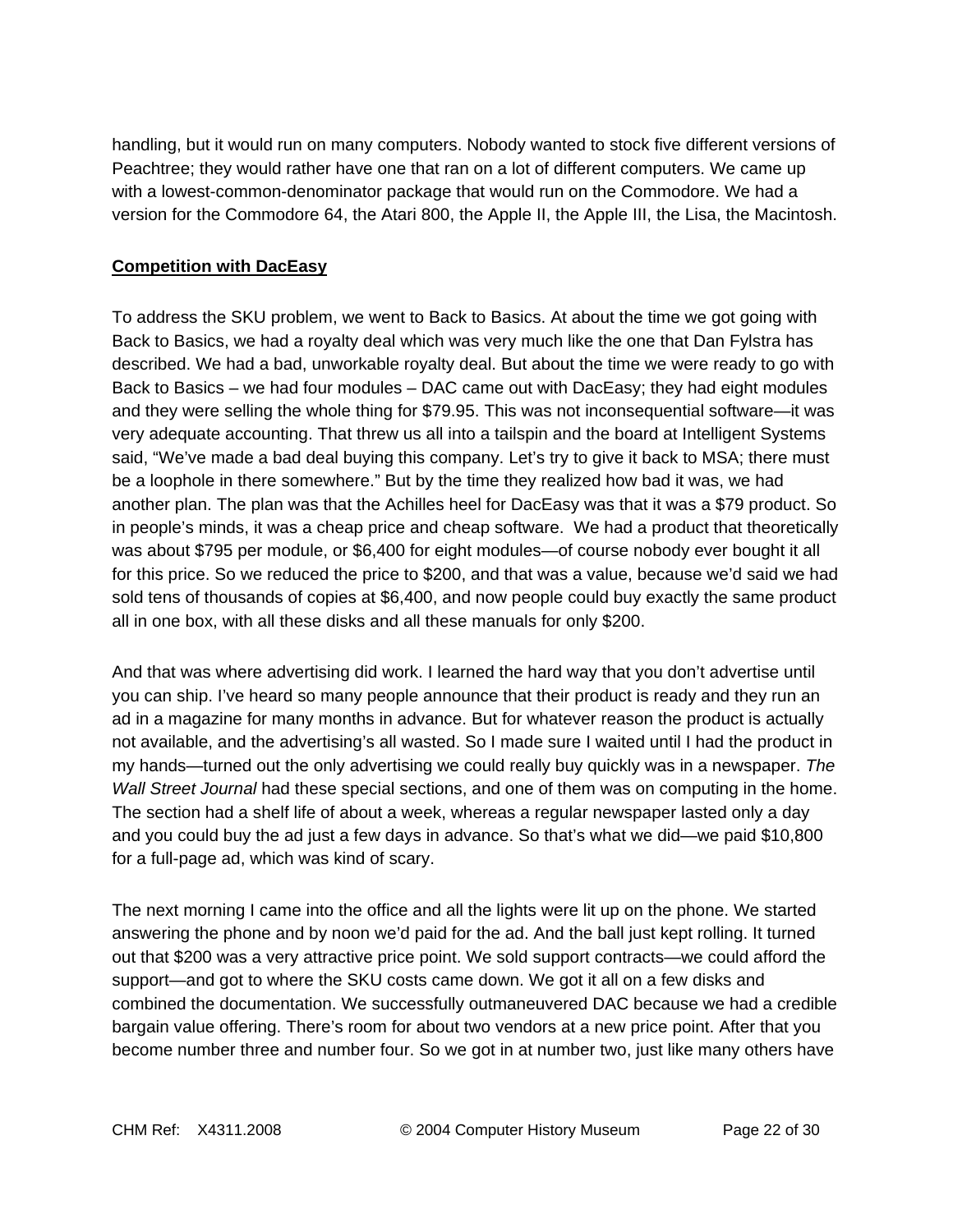gotten in at number two and slipped their way up to number one, and it was a great turnaround for us. Then, Quicken came over the horizon with their huge marketing power.

# **Timeslips' Explosive Growth**

**Russo:** At about the same time, just as Bill was measuring the price point, we really started to get into gear. We had a little different experience. We were well-known in the PC market but we didn't have as much presence in the legal market as we thought we had. So we took out a full-page ad in the *APA Journal*. The salesman had told us in advance, "Don't expect anything from the first two ads, but the third ad is going to be the big one." We spent around \$15,000 for those three. We figured if we didn't sell enough software, we would just have to tell them and say, "Sorry, the advertising didn't work." What happened was that our first ad did okay, and the second ad did a little bit more, but nothing significant. The third ad ran. We were waiting and when the issue came out, basically it did very little and we were very disappointed. We called the editor and we said, "Sorry, but it didn't work and we're going to pull it out of the magazine." And the editor said, "What do you mean, pull it out? The fourth ad is already printed." I said, "What do you mean? We just got the third magazine." He said, "No, the fourth issue has already gone to press, and your ad is in there."

We were in a panic because we couldn't even pay for the first three. But unbeknownst to us, there was one individual who stood up in front of the APA convention, held up that fourth ad and said, "This is the future of software and computing." At that moment in time he saw the future as we did, saying "Lawyers, you're all going to have computers on your desks," and everyone said, "No, no, we don't touch keyboards. Those are for secretaries."

# **Dyer:** Real men don't key.

**Russo:** Exactly. And, yet, this man was saying, "The future will be attorneys working interactively on their own cases." We didn't know this when that fourth ad ran. The fourth ad hit and we were inundated. Here's how that happened: We had two fax machines for people to fax in their orders for upgrades. We almost never published the fax number—the lady who sold us our fax machine had brought a roll of paper and when we asked, "Where do we buy the paper?" she said, "You don't need it. Don't worry. You'll never even finish the roll." That was mainly because the fax machine cost \$2,000 at the time and nobody was typically faxing. Well, after that fourth ad ran—it must have been 8:30 in the morning when we arrived at the office and both fax machines were out of paper and there were all these orders scattered on the floor. Next thing you know, just like Bill described, the phones lit up. The mail sacks started coming three days later—just *sacks* of orders from lawyers.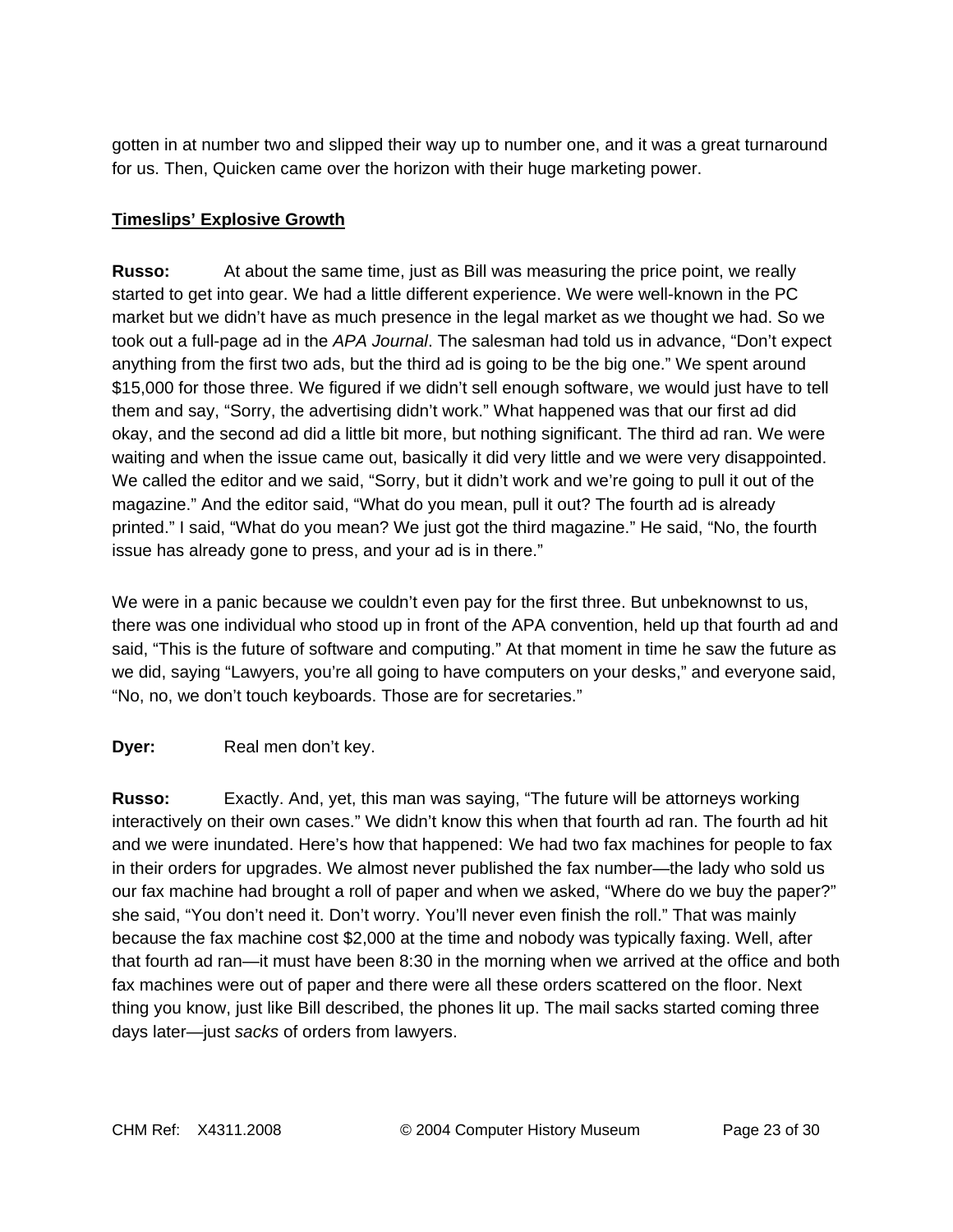That was when we realized the power of advertising. But we went one step further. Richard Rabins, who was the founder and president of Alpha Software, had done a lot of direct mail, and we followed suit. We started doing direct mail at a level that no other software company had ever done except Alpha. We were dropping a few hundred thousand direct mail letters a month and getting amazing results. We just kept doing it and the results kept getting better. Recipients were seeing the ads which we referred to in the direct mail. On top of that, the PR was still rolling in. All of a sudden people seemed to think we were like the biggest company in the world. People actually thought Timeslips was a \$100 million company or something. At the time we were maybe a \$3.5 million company. What was exciting was seeing everything happen at once—watching the changes, first in the industry and eventually in accounting where people began to use computers on their desk instead of relegating them to the back room.

# **Managing the Development Staff**

**Johnson:** Nathan had a question earlier that deals with his special area of interest about the staffing.

**Ensmenger:** Well, Gary mentioned that he was a developer, but the problem of finding good developers is persistent throughout the software industry. I was curious about where you found developers. Were they programmers with experience in other industries? Were they hobbyists? How did you deal with that? Most of you sound as if you're not coming from the mainframe industry, with one exception. How did you deal with the management problems as software development got to be larger and larger? If it were just the four of you, that would be one thing, but when it's 50 developers it's quite a different thing. How did you address that? Or, maybe it wasn't the problem that it is in the mainframe area.

**Harpst:** On our side, in the early years there weren't any experts. There were people who knew about mainframe software development but, in a way, that was almost a liability. So as Bill mentioned, until the PC came out and became a real business, there was probably a three- or four-year period when if you were working with microcomputers you did it just because you were interested, like the person you mentioned. You just had this passion for it; you weren't really in a business. That changed by the mid-1980s at the professional level—people wanted to make a profession in that space. We were growing so fast right in the mid-1980s that our development team got so big we didn't feel like we knew how to manage it. One of the many bone-headed decisions I made in my life was to bring Coopers and Lybrand in around then to help us get our development organization act together. We spent a quarter of a million dollars with these guys to us that was a fortune. What we learned by the end of that period was that they didn't know any more about managing an organization than we did, and we'd burned up all that money. I would characterize the 1980s as a time of reacting to technology. Then, as we got into the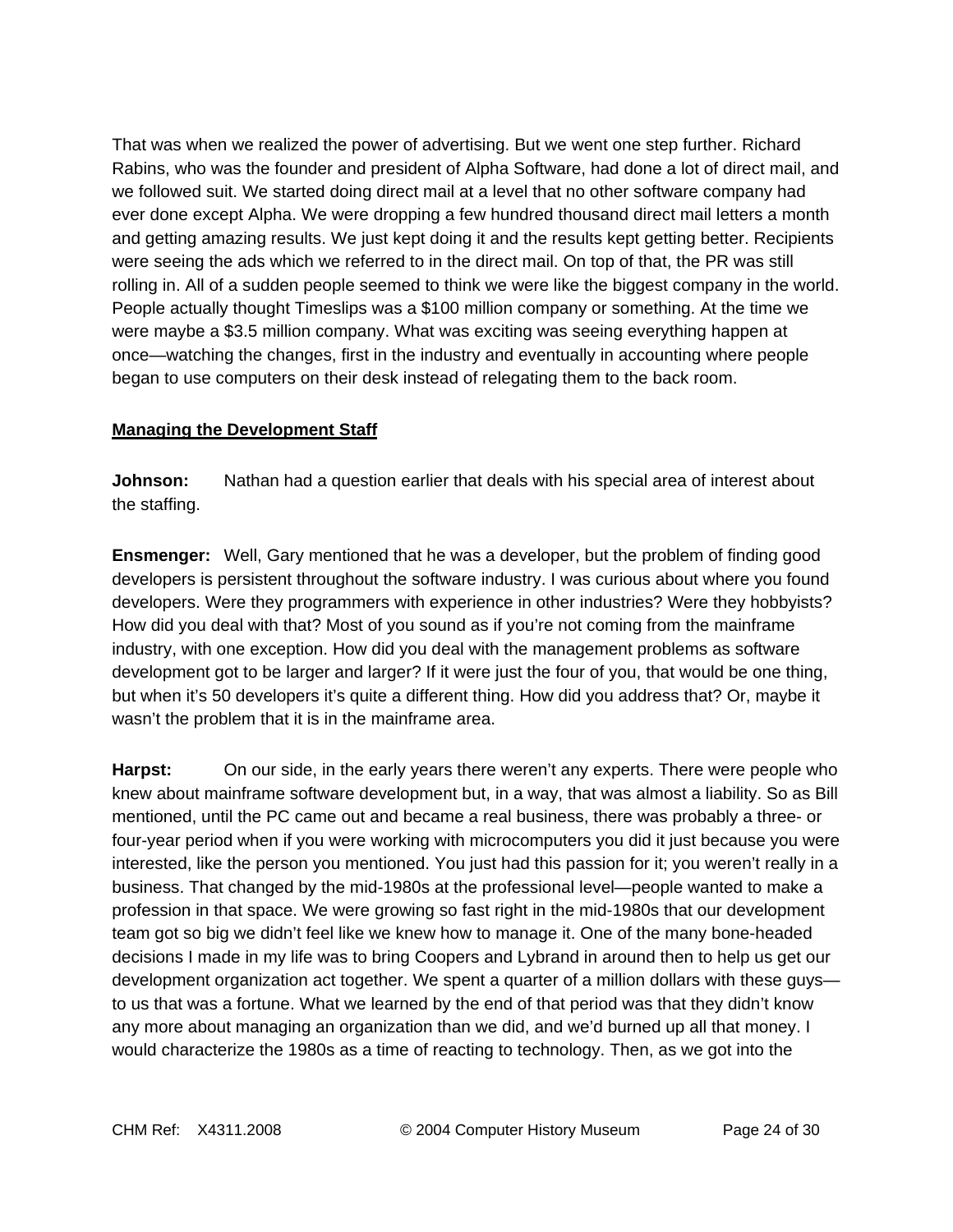1990s, you really had to know the business processes, and we began to go much deeper into product functionality, which was a big change.

**Dyer:** We had programmers fresh out of MIS programs at Georgia Tech and Georgia State in Atlanta, and we had people who had some background with minicomputers, and we brought in a real strong development manager. You tend to forget how difficult it was, now looking back on it, but at the time, development was fairly perilous because you were dependent on every individual doing his or her job, and they were all kind of learning it on the fly. Some of them worked out and some didn't. It's a difficult process to manage.

**Goodhew:** The industry developed rapidly because computing became so ubiquitous. Machines were all over. A lot of development tools came along and made things easier. Pretty soon a PC programmer was much more productive than a mainframe programmer. But, at the same time, development was harder to coordinate because programmers could do an awful lot by themselves, so you'd have all these versions of the code base scattered around. And when it came time to put it all together and test it, it was hard because it was like assembling a moving train.

**Russo:** Our experience was in keeping with Bill's experience. Neil, my partner at Timeslips, wrote the entire product for the first two and a half years, and he refused to let go of it. The problem was that I was afraid that I was not adequately trained. The company was tripling in size, and people were telling me, "You know, you've got to find somebody to sit next to him."

We hired a young man out of technical school—a DeVry Tech type of a school. And we got lucky. He turned out to produce millions in profit even though socially he was like many programmers at the time. You know—trying to have a regular conversation with him could be tricky—but he was an amazing programmer. By the time we sold the company, there were 11 people working on Timeslips software. And Neil had never managed a software project before that. Even though originally it was his job to run the development department, at one point he came to me and said, "Look, I'm in over my head. We probably need a full-time professional manager." I was unsure what to do and didn't know about finance.

We wrote an ad and put it in the *Boston Globe* and got a number of people who applied for the position. One in particular was a program manager for AT&T with 15 years of professional program management skill under his belt. He came in and turned the whole thing around. At first it really slowed things down because everybody was complaining—they now had to check modules in and out before they could work on them, and that was a pain. But he really brought a sense of systems to the company. I can't tell you how many times we'd had an individual programmer's hard drive crash and we'd lose weeks of work because he just never backed it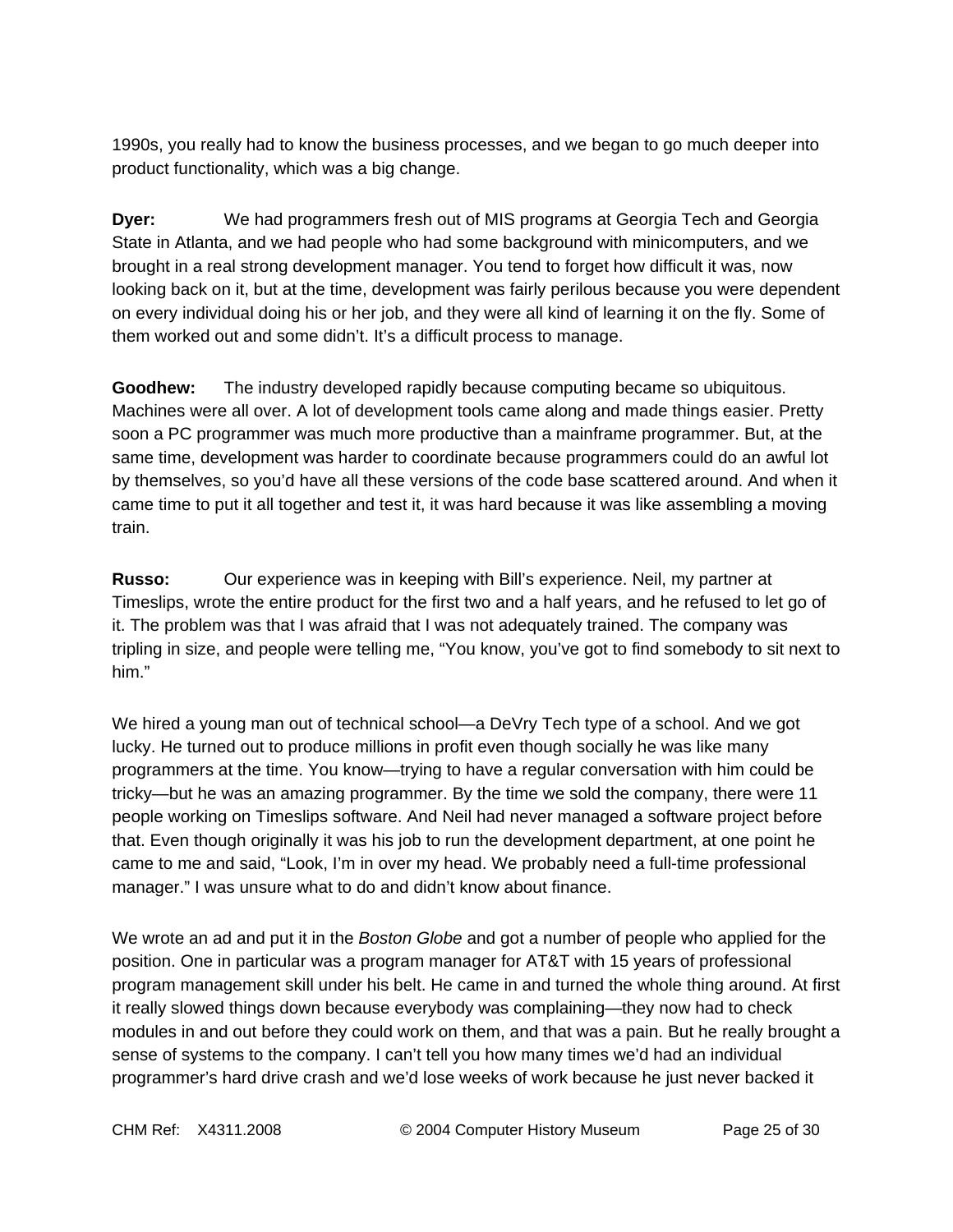up. So now we had our first backup regimen and enforced rules about how to back up our hard drives using tape systems and having a specific place to take the tapes. It was enlightening and helped form the company's development to have that person there.

## **Providing Software Support**

**Johnson:** Talk about how you supported the software at the price point. In mainframe software that support was not only crucial to selling it in the first place, but for most mainframe software companies, support became the major revenue stream. Maintenance contracts just went on and on. How did you deal with customer support at lower prices?

**Russo:** We started support contracts in about 1984, I think, and it turned out to be just as you'd described—it was the most steady revenue source we had. In the first ten years, I think we installed about 50,000 sites. So, if we could get a couple hundred dollars per site per year, it became a very dependable stream. Managing a support center presented us with a significant logistics issue with a different set of challenges that required systematic approaches and so on. Eventually, we outgrew the unstructured approach. It was a pretty big challenge for us at certain times. We'd do a version release, like Bill says, and all of a sudden we'd get, well, in your case, probably hundreds of thousands of people using it. In our case, maybe 10,000 people upgraded in a 90-day period, and if there was a bug in one of those disks we sent out, we'd get flooded in support. And, there were always bugs.

**Johnson:** How did you cover all those loopholes?

**Goodhew:** We learned early on that we had to have a different set of people doing support versus developers.

**Johnson:** When you experienced the flood of calls that came in after a release went out, how did you keep that staffing level? How did you deal with these peaks and valleys?

**Goodhew:** At Peachtree we developed a system called authorized support centers, and we had dealers who were like Gary's dealers in that they really understood the product—they did a consultative sale. Or, if somebody was buying in a retail store, then they would go to one of these guys who would come out and help solve the problem. We called around 150 of these dealers into Atlanta, and about 85 of them agreed to become authorized support centers. What that meant was we gave them some special data as fast as we got it when we fixed bugs. And, whenever we had too many customer calls, we started diverting them to the support center person who charged the customers directly at maybe \$60 an hour or something. The support person was right in town and could go to the customer's office. We had two in the downtown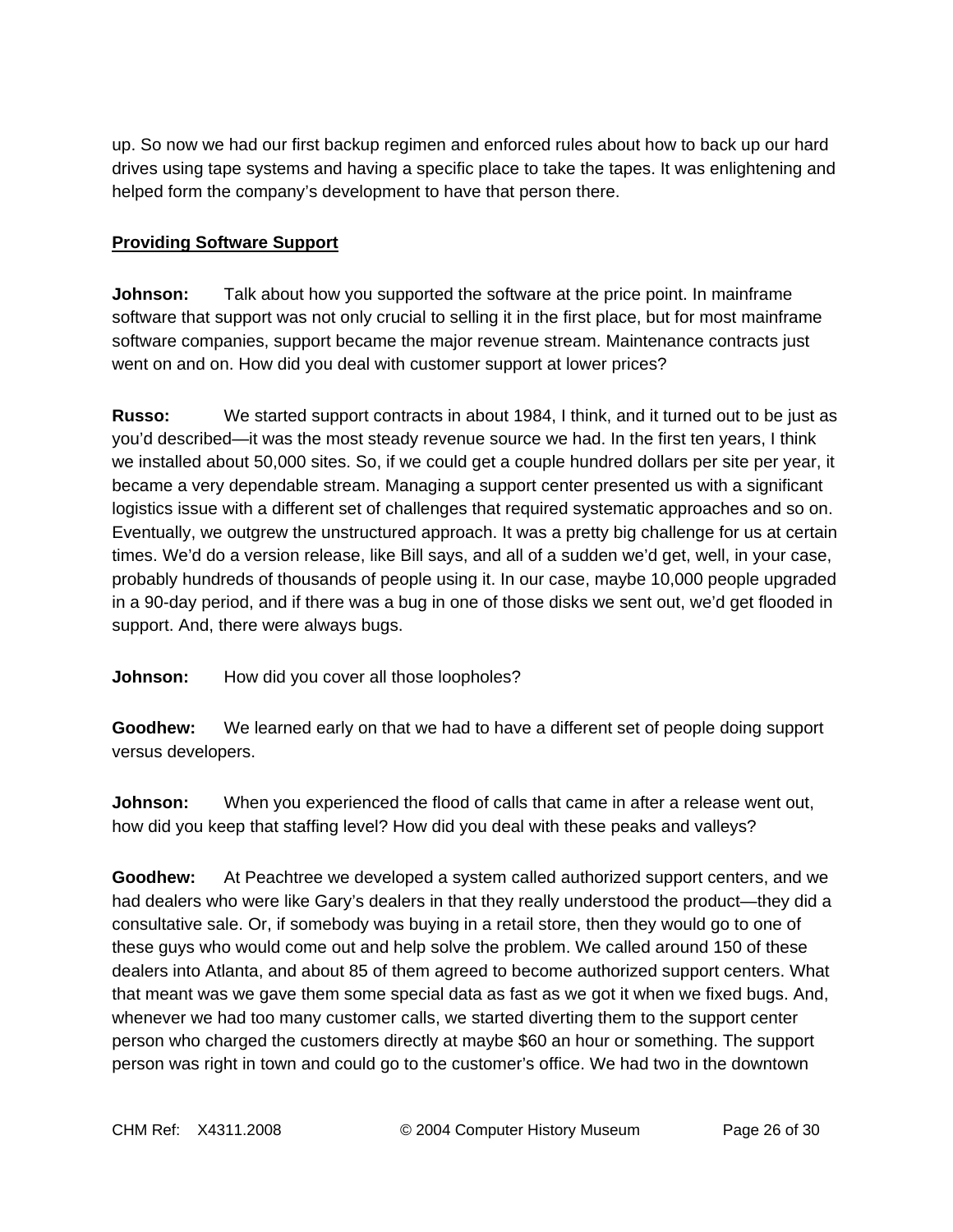Boston area and one on Route 128, and we had local support everywhere in the country. These guys came to Atlanta every year for a three-day conference and training programs.

John Landry had a comment, which was frequently quoted, about great products coming from a great programmer sitting in a garage somewhere. At that time Landry was talking about, great products were developed when a person—a programmer—could understand an application and then, with just himself and maybe one or two other people, develop a really great product for that application. But the environment got to where you couldn't do that anymore. Things were getting too complicated, and customers expected a much higher level of feature content in a product. And then you had other great products that came about through the interface of technical people who knew what could be done with a computer, and application people who knew – or thought they knew – what customers needed.

So the whole process of how software was developed evolved. Landry was right at the time, but things changed. We got to the point where Microsoft and Intuit and others really exploited the belief that companies needed to do market research to find out what people wanted because somebody once said, "Listen to your customers and they'll tell you what they need." That is baloney. Customers don't know exactly what they need—and Landry said this, too. He said, "Customers are incrementalists. They don't tell you what you really need to do to improve your product; it's 'well, add this; add that.'"

Customers are so caught up in the middle of doing their jobs that they can't tell you how to make a product or improve your product. So you look at what they're doing and then talk to them. You go out and look at the field. Microsoft raised that approach to a whole new level. The whole product development business became very different. It happened almost like it did with hardware. Bill Gates said once, "Who would ever need more than 64K? You can do anything in the world that anybody ever wants with 64K." Well, the hardware got more powerful, so the software caught up with it quickly, and then people began utilizing all that capability. Same thing in programs and application software – we began doing more and more things with it. And now, coming out with a new product—you can't, in effect, give birth to babies anymore. To keep that analogy: New products have got to be about 21 years old—extremely robust—and that's a whole different process. Fortunately, the tools keep up, too. We can crank out code now in a much shorter length of time, and it's much easier to document and much easier to work with.

**Russo:** When we did support, probably like all of you guys did, we charged for it. At one point we developed a support crisis because we were unable to support the number of users we had. And we tried to get some of our customers enrolled to do support for us. That was a terrible failure, by the way, because they had no business supporting software—they were too busy doing their job.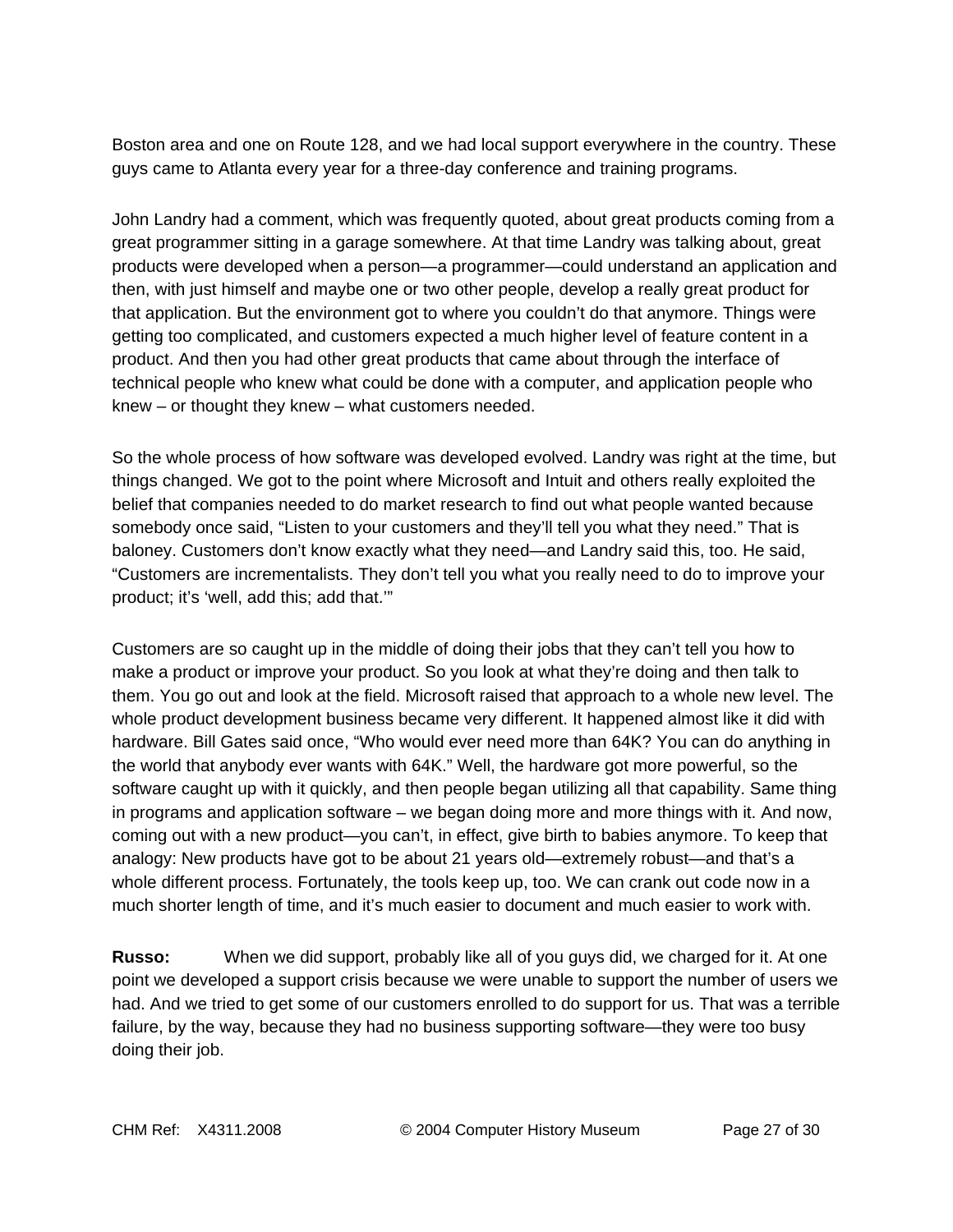What eventually happened was one day I basically said to my staff, "Why don't we get them to pay us to do support for us?" My idea was that if we create a test and make the test really, really hard, everybody would probably fail at first but eventually pass, and we'd call it the "Certified Consultants Program." So in 1987 we did that, and over the course of a year, we enrolled 350 people into this program. We had symposiums every year, and the upshot was we had all these certified consultants come down, and at the end of four years, the certified consultant channel for us had taken 20 percent of our support calls away from us and had increased the sales by about 18 to 25 percent. On top of that, they were paying us maybe \$1,000 a year to be in the program and become certified on the product. Later, that same program was started at many of the other companies. It was the most successful support we ever had.

# **Marketing Changes**

**Dyer:** Before we wrap up, there was one topic we didn't get to yet, and I just wanted to touch on it. In the sales channel in the 1980s, the father of one of our marketing people was in pharmaceuticals, and he made the analogy that as the price points in software went up, influencers on the product's sale became more important than the channel it was sold through. He used that analogy for accountants and pharmaceutical sales saying, in effect, "You don't go to your pharmacist to decide what medicine to buy; you go to your doctor." That began a major push in the mid-1980s to focus on the CPA channel as recommenders and key influencers. Instead of going to the retail store and asking a high school student what they should buy for accounting, customers began asking their CPAs, "What do you know about the accounting program and what have you heard of?" It was like the guy standing up at the lawyers' association. People wanted the equivalent of that going on in the CPA community. That frankly launched a whole series of marketing programs in the last half of the nineteen eighties.

**Johnson:** We were marketing to the influencers.

**Dyer:** Absolutely. I just wanted to mention that.

**Goodhew:** With the mainframe, you'd market to the Gartner Group and all those guys who knew the industry. But with microcomputers, we had all these magazine people who in some cases were paid, say, \$300 to do an evaluation, although they didn't do much. In a way, it was just terrible. I mean, they hardly skimmed it. Accounting wasn't like a word processor where you can just sit down and write something with it and see how it works. You've got to build a database and do something with it and understand what you're doing. So, some of the reviews were meaningless unless the review was done for *PC Magazine*. That was very high-quality stuff, and they got paid well for it, I guess. Anyhow, that's how the feature wars got going: "I'll match your two features and raise you two more features" type of thing.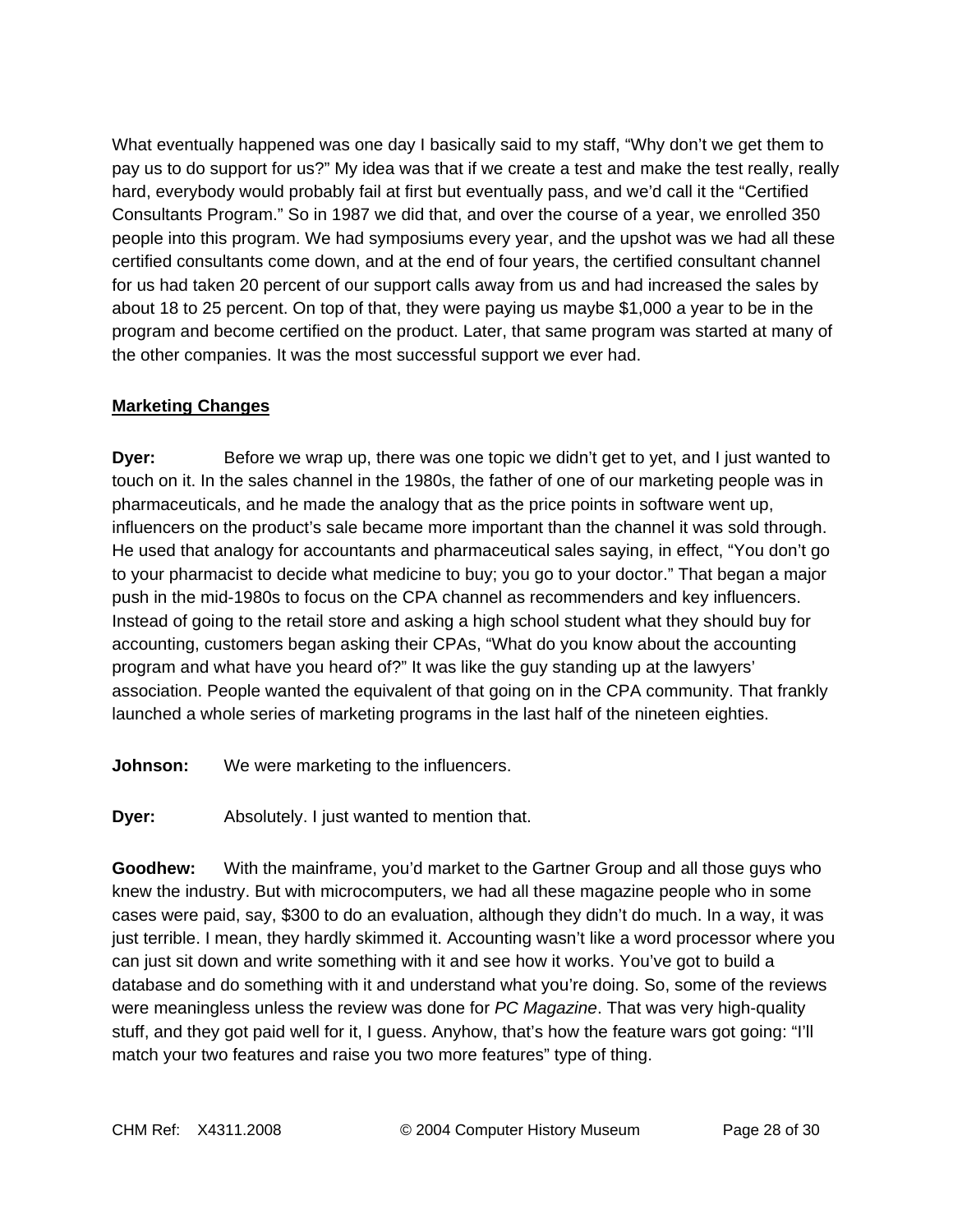**Dyer:** You know, we're in here—Softletter—where people reported their sales.

**Harpst:** We're not on the list. I remember very distinctly having this conversation with Jeff Tarter and I said, "Well, this is a bunch of lies. These numbers are not right." And, my choice was to tell the truth and be fourteenth on the list, or lie like everybody else. We chose not to be in it. I said, "I just won't participate. I'm not going to give you false numbers, and I know for a fact that some of the players that have given you numbers here are not anywhere near what they told you."

**Russo:** When it came to Timeslips, we were invisible to most of the world, and when we showed up on that list, all of a sudden we were going to be targeted as a competitor. We tried to stay off certain types of these lists because I never wanted anyone to know how big we were.

**Yost:** An interesting question for all of you is why in the 1980s there were no \$100 million accounting software companies created. There were several \$100 million other kinds of companies created in the microcomputer industry, but not for accounting software. Accounting software companies all seemed to be around the \$20 million or \$25 million size by the end of the 1980s. But there were several hundred-million-dollar word processing and spreadsheet companies.

**Dyer:** They were horizontal.

**Harpst:** Have you considered personal finance stuff like in Continental Software?

**Dyer:** Continental, yes, that was the first one.

**Goodhew:** We considered personal finance, but by then Intuit was a very strong player. And, Computer Associates—they had just done this program where they gave away 100,000 copies because they had an upgrade coming out—but anyway it turned out to be a disaster.

We thought we would be entering the market with a much stronger player, but that turned out to be a mistake because a lot of Intuit's customers for their accounting products really began with a personal software product. Customers might use the personal software themselves, and in every package there was an ad for the accounting product. So Intuit got instant distribution, instant credibility. They did a great marketing job coming from personal software, and we should have done the same. We should have gotten out there and competed. And, we could have; there were some products we could have bought. But, like Dan said, although eventually we would have gotten killed by Microsoft, going into word processing would have been a much better place for Peachtree even though it wasn't WYSIWYG, which was the big deal. With the